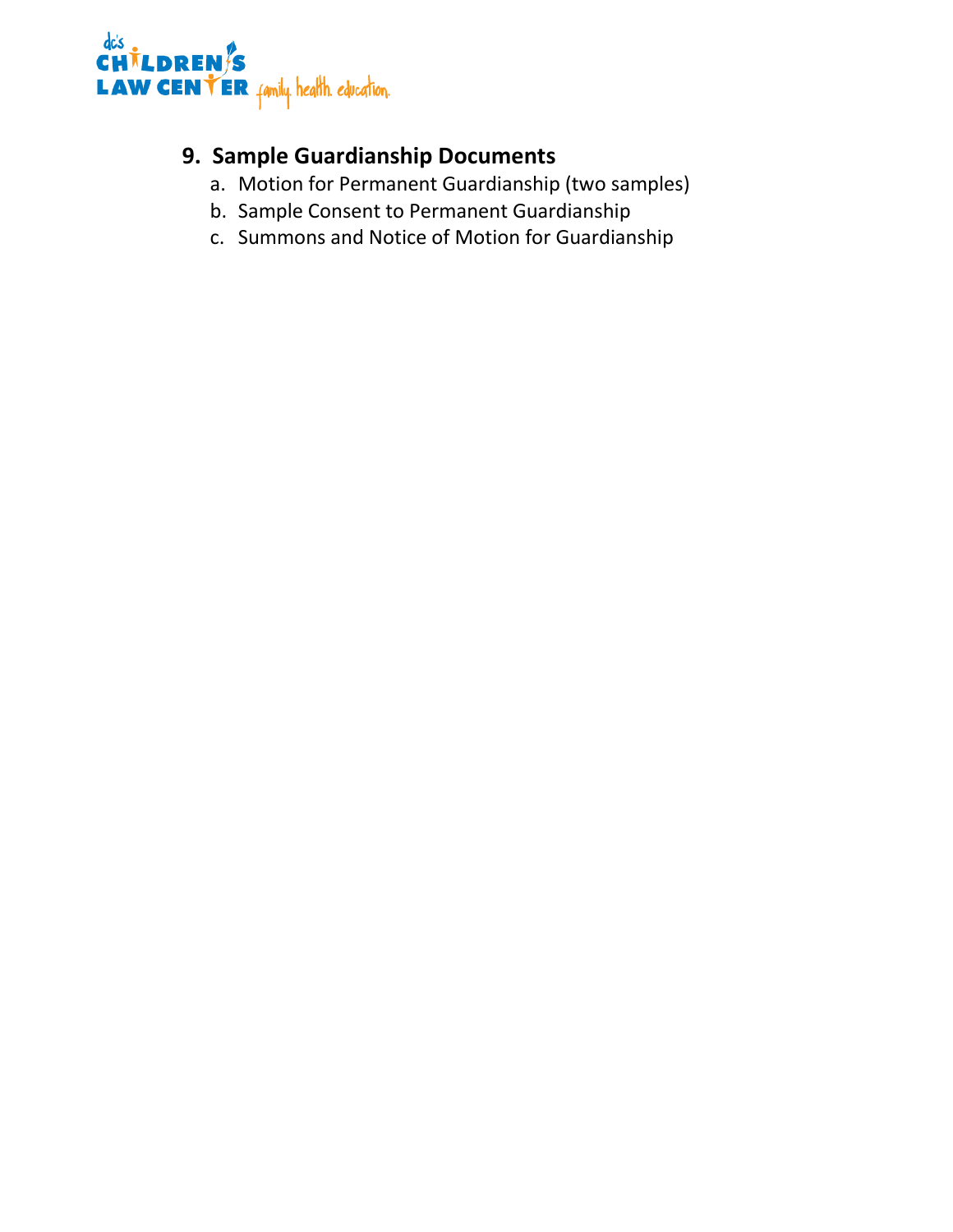*This sample pleading is for informational purposes only. It should be used only in conjunction with an attorney's own primary research and independent reading of cited statutes, rules, regulations, cases, and other materials in order to ensure accuracy and completeness. This is especially important as the law as well as "common practices" may have changed since the pleading was initially written. In addition, arguments and strategies that were helpful or appropriate in the sample case may be inapplicable or detrimental in your situation, because every case has its own facts and circumstances. Please note that the names and facts in this pleading have been changed to maintain the anonymity of the parties.*

### **SUPERIOR COURT OF THE DISTRICT OF COLUMBIA FAMILY COURT JUVENILE AND NEGLECT BRANCH**

| In the Matter of | Case No. [YEAR] NEG [XXXXXX]      |
|------------------|-----------------------------------|
| [CHILD],         | Social File No. [YEAR] JSF [XXXX] |
| Respondent.      | Next Date: [DATE]                 |
|                  | Magistrate Judge [NAME]           |

**\_\_\_\_\_\_\_\_\_\_\_\_\_\_\_\_\_\_\_\_\_\_\_\_\_\_\_\_\_\_\_\_\_\_\_\_**

Social File No. [YEAR] JSF [XXXXXX]

### **MOTION FOR PERMANENT GUARDIANSHIP**

[PETITIONER], by and through [HIS/HER] attorney, [ATTORNEY] of [FIRM], hereby

requests that the Court grant [HIM/HER] permanent guardianship of the respondent, [CHILD].

In support, [PETITIONER] respectfully refers the Court to the accompanying Memorandum of

\_\_\_\_\_\_\_\_\_\_\_\_ \_\_\_\_\_\_\_\_\_\_\_\_\_\_\_\_\_\_\_\_\_\_\_\_\_\_\_\_\_\_\_\_\_\_

Points and Authorities.

Respectfully submitted,

Date [ATTORNEY] *Counsel for the Petitioner* D.C. Bar No. [######] [FIRM] [ADDRESS] [PHONE/FAX] [EMAIL]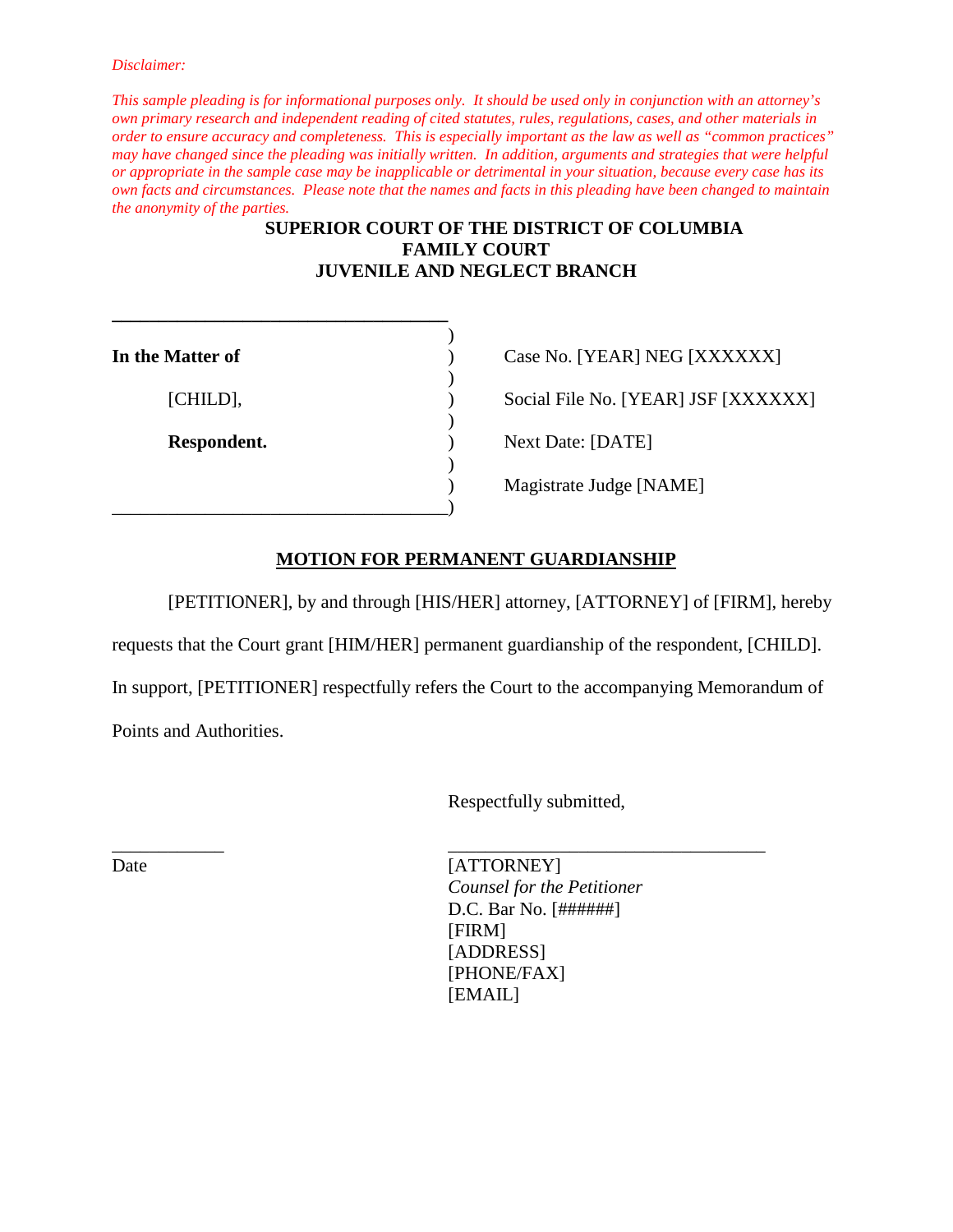### **SUPERIOR COURT OF THE DISTRICT OF COLUMBIA FAMILY COURT JUVENILE AND NEGLECT BRANCH**

| In the Matter of | Case No. [YEAR] NEG [XXXXXX]      |
|------------------|-----------------------------------|
|                  |                                   |
| [CHILD],         | Social File No. [YEAR] JSF [XXXX] |
|                  |                                   |
| Respondent.      | Next Date: [DATE]                 |
|                  |                                   |
|                  | Magistrate Judge [NAME]           |
|                  |                                   |

Social File No. [YEAR] JSF [XXXXXX] **Next Date: [DATE]** ) Magistrate Judge [NAME]

### **MEMORANDUM OF POINTS AND AUTHORITIES IN SUPPORT OF MOTION FOR PERMANENT GUARDIANSHIP**

[PETITIONER], through [HIS/HER] counsel, [ATTORNEY] of [FIRM], moves this

Court to order that she be made the Permanent Legal Guardian of the respondent, [CHILD].

- 1. The Court has jurisdiction of this matter pursuant to D.C. Code §§ 11-1101 (13) and 16- 4601.01 *et seq*. The Court's jurisdiction also derives from D.C. Code § 16-2381 *et seq*.
- 2. [CHILD] is a [MALE/FEMALE] child who was born on [DOB] in [CITY, STATE].
- 3. The proposed Permanent Guardian, [PETITIONER], is the [MATERNAL/PATERNAL] [GRAND(MOTHER/FATHER)] of [CHILD]. [HIS/HER] current address is [ADDRESS].
- 4. [CHILD] was removed from the custody of [HIS/HER] mother, [BIO MOM], due to unsanitary and unsafe living conditions on [DATE]. [HE/SHE] was adjudicated neglected on [DATE].
- 5. [CHILD] was placed with [PETITIONER] on [DATE], where [HE/SHE] has remained. [PETITIONER] has resided at [HIS/HER] current address since [CHILD] was placed with [HIM/HER]. [CHILD] was committed to CFSA's custody on [DATE].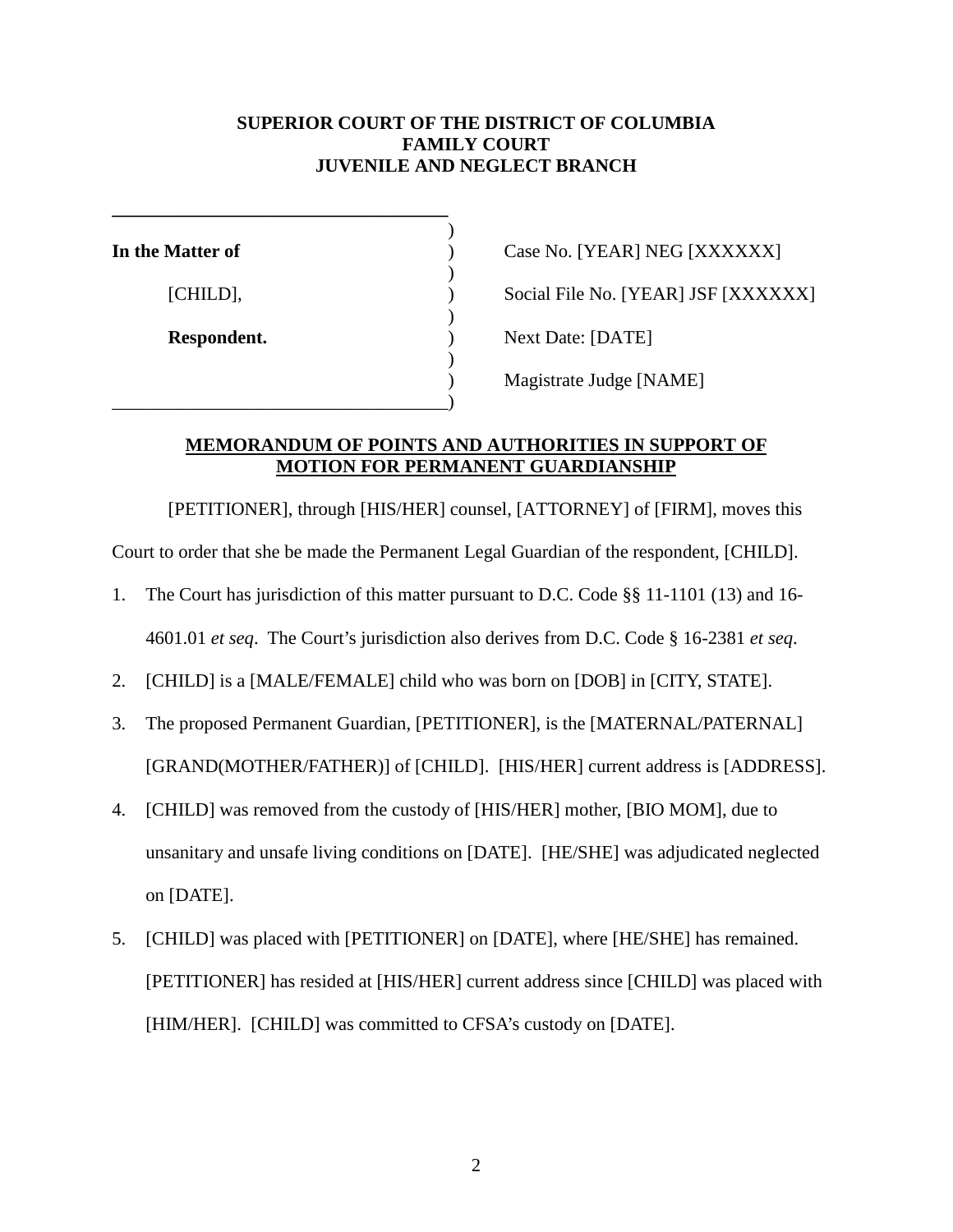- 6. [CHILD] has been living with [PETITIONER] for more than six months preceding the date of the filing of this motion.
- 7. [CHILD]'s birth mother is [BIO MOM]. To the best of [PETITIONER]'s knowledge, [BIO MOM]'s last known address is [ADDRESS]. She may also reside at [ADDRESS].
- 8. [CHILD]'s birth father is [BIO DAD]. To the best of [PETITIONER]'s knowledge, [BIO DAD] lives at [ADDRESS].
- 9. [PETITIONER] anticipates that CFSA will attempt to serve this motion on the birth mother, [BIO MOM], personally, pursuant to D.C. Code § 16-2386 (see attached Order Directing Service).
- 10. [PETITIONER] anticipates that CFSA will attempt to serve this motion on the birth father, [BIO DAD], personally, pursuant to D.C. Code § 16-2386 (see attached Order Directing Service).
- 11. [CHILD] has lived with and been cared for by [PETITIONER] for [#] [MONTHS/YEARS].
- 12. [CHILD] was removed from [HIS/HER] mother's care due to unsanitary and unsafe living conditions that put [HIM/HER] at great risk. Both parents are still unable to resume caring for [CHILD]. In light of [CHILD]'s need for stability, continuity of care, and a permanent home, Permanent Guardianship by [PETITIONER] would be in [CHILD]'s best interests.
- 13. [CHILD] is currently in good health, both physically and mentally.
- 14. The permanent guardianship of [CHILD] by [PETITIONER], rather than adoption, termination of parental rights, or a return to [HIS/HER] parents, is in [CHILD]'s best interests. [HIS/HER] birth parents are neither currently able to care for [HIM/HER] nor likely to be able to care for [HIM/HER] in the foreseeable future. Adoption is not appropriate because [PETITIONER] is [CHILD]'s [GRAND(MOTHER/FATHER)], and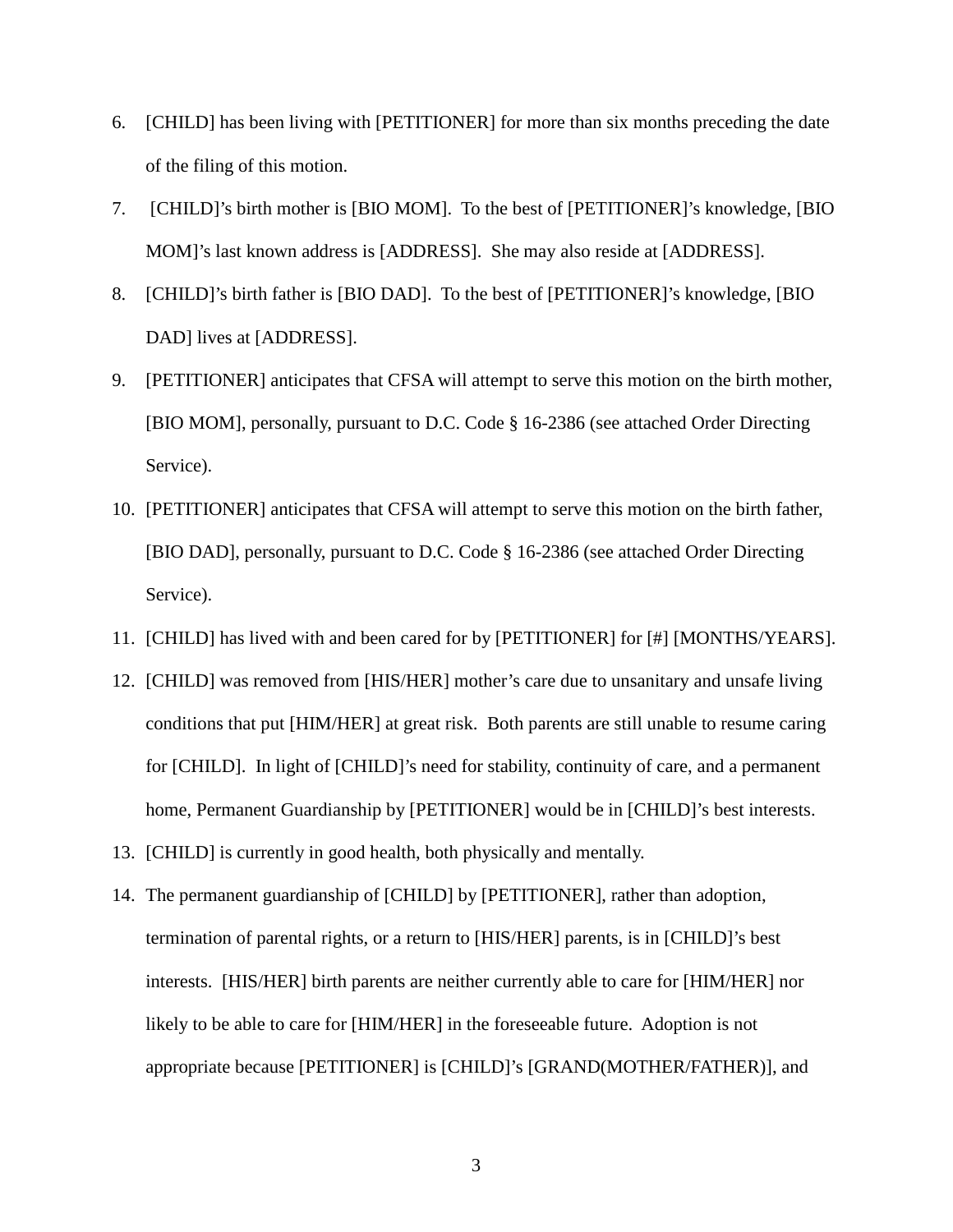[CHILD]'s interests would not be served by making [PETITIONER] [HIS/HER] [MOTHER/FATHER] as well. [CHILD]'s placement with [PETITIONER] is a nurturing, stable, and appropriate permanent placement. [CHILD] does not have any other relatives who could provide a more appropriate permanent home for [HIM/HER].

- 15. Chapter 3 of Title 21 is not applicable to this proceeding.
- 15. To the best of [PETITIONER]'s knowledge, since being removed on [DATE], [CHILD] has lived with the following persons: [PETITIONER], [GODPARENT'S NAME] (godparent), [FOSTER PLACEMENT] (foster home).
- 16. [PETITIONER] has not participated as a party, witness, or in any other capacity, in any other litigation concerning the custody of this child in the District or any other state.
- 17. To the best of [PETITIONER]'s knowledge, there is no person who is not a party to these proceedings who has physical custody of the child or claims to have custody or visitation rights with respect to the child.
- 18. [PETITIONER] does not have information about any prior or pending action based on or including this same claim or subject matter in this Court or in any other state.
- 19. [PETITIONER] will apply for a permanent guardianship subsidy.

**WHEREFORE**, in light of the foregoing, [PETITIONER] respectfully asks this Court to:

- 1. Find that the Court has jurisdiction of this matter pursuant to D.C. Code §§ 11-1101 (13), 16-4601.01 *et seq.*, and 16-2381 *et seq.*;
- 2. Find that [CHILD] is a [MALE/FEMALE] child born on [DATE] in [CITY, STATE];
- 3. Find that [CHILD] was removed from the custody of [HIS/HER] biological parents on [DATE];
- 4. Find that [CHILD] was committed to CFSA custody on [DATE];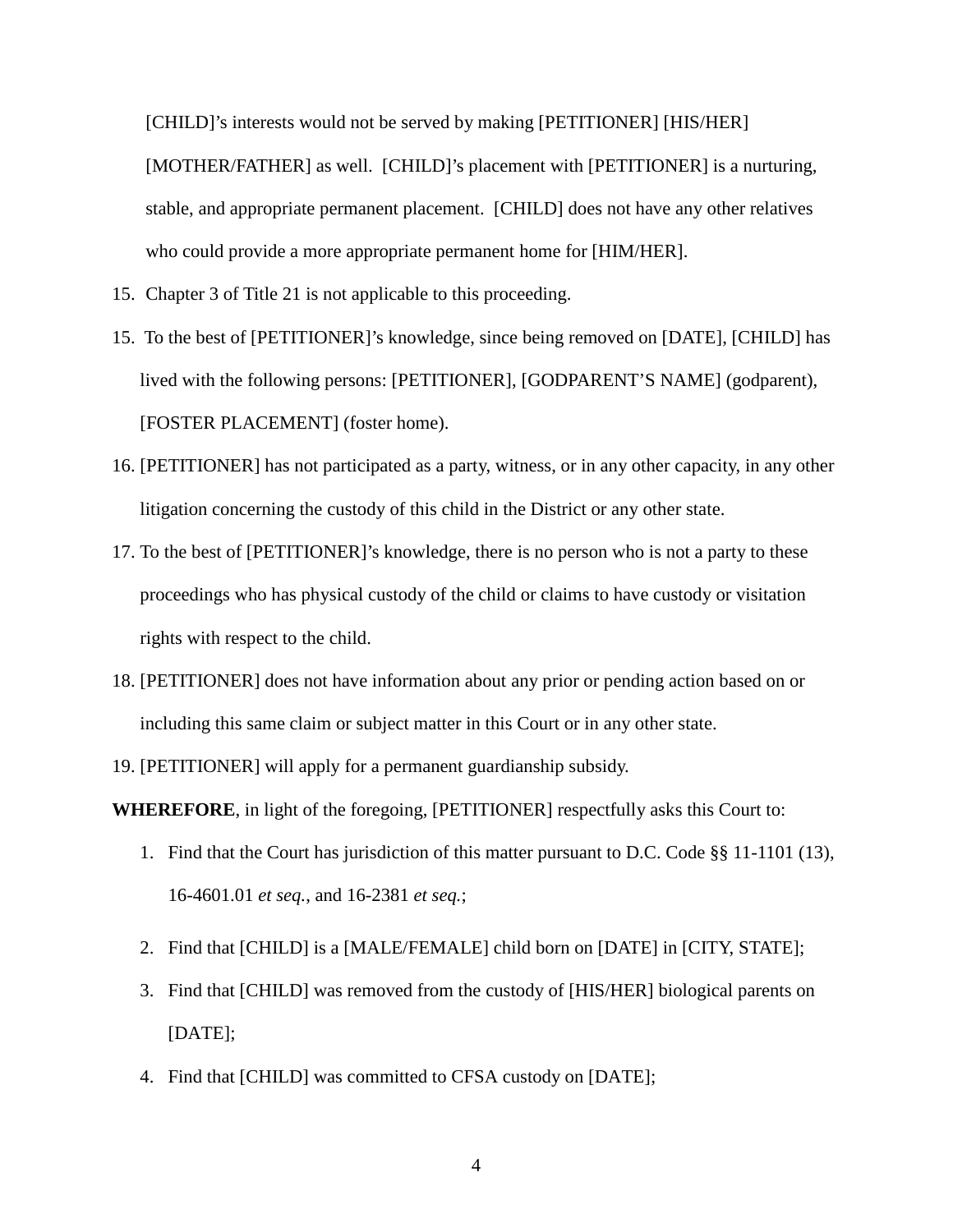- 5. Find that [CHILD] began to continuously reside with [PETITIONER] more than six months ago;
- 6. Find that Permanent Guardianship by [PETITIONER] is in the best interests of [CHILD];
- 7. Enter an order establishing that [PETITIONER] shall be the Permanent Guardian of [CHILD], establishing that [PETITIONER] shall maintain physical custody of the child, and enumerating the following rights and responsibilities of [PETITIONER] concerning the child:
	- a) Protect, nurture, discipline, and educate the child;
	- b) Provide food, clothing, shelter, education as required by law, and routine health care for the child;
	- c) Consent to health care without liability by reason of the consent for injury to the child resulting from the negligence or acts of third persons unless a parent would have been liable in the circumstances;
	- d) Authorize a release of health care and educational information;
	- e) Authorize a release of information when consent of a parent is required by law, regulation, or policy;
	- f) Consent to social and school activities of the child;
	- g) Consent to military enlistment;
	- h) Obtain representation for the child in legal actions; and
	- i) Determine the nature and extent of the child's contact with other persons.
- 8. Grant such other and further relief as the Court finds just and proper.

### Respectfully submitted,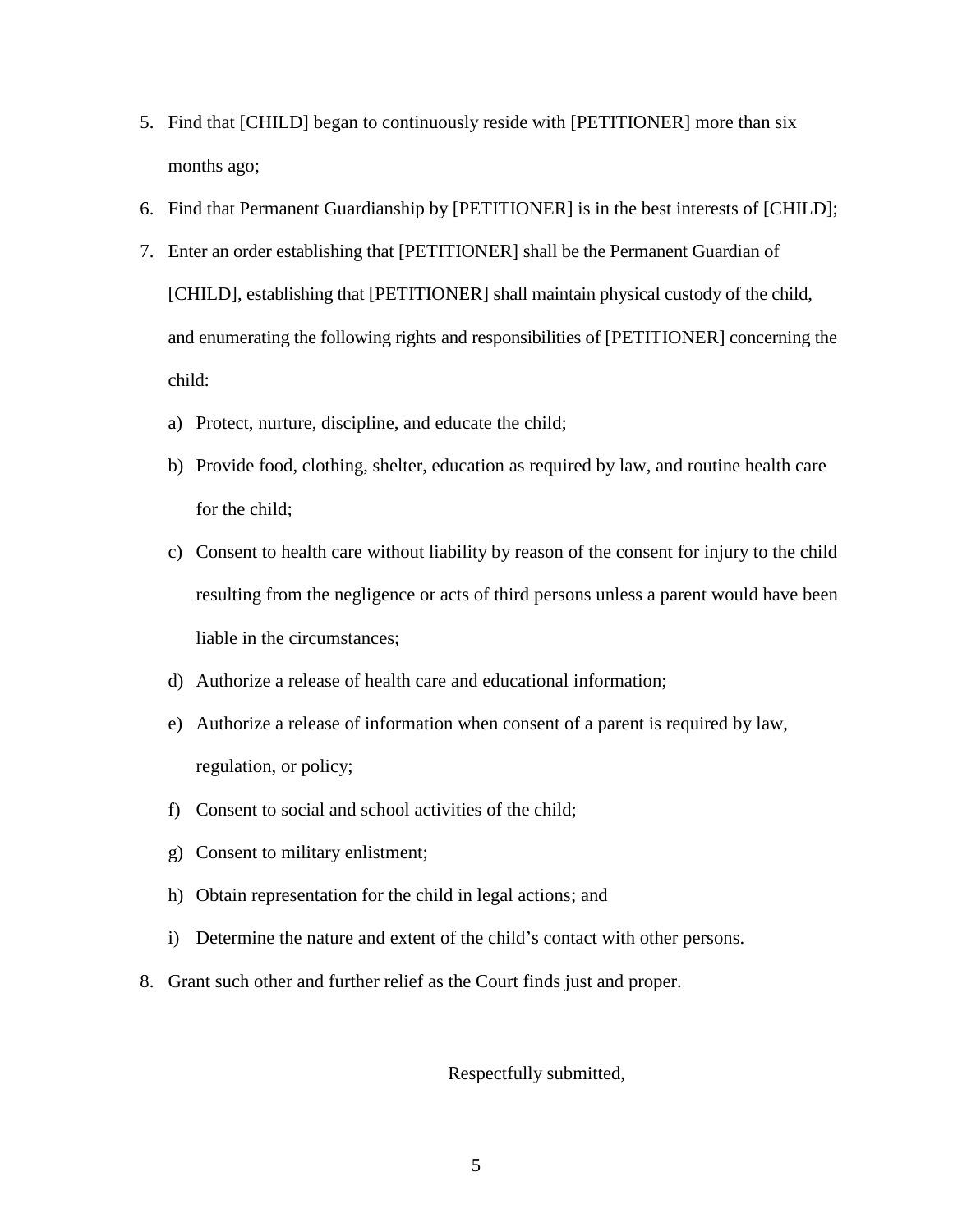[ATTORNEY] *Counsel for the Petitioner* D.C. Bar No. [######] [FIRM] [ADDRESS] [PHONE/FAX] [EMAIL]

\_\_\_\_\_\_\_\_\_\_\_\_\_\_\_\_\_\_\_\_\_\_\_\_\_\_\_\_\_\_\_\_\_\_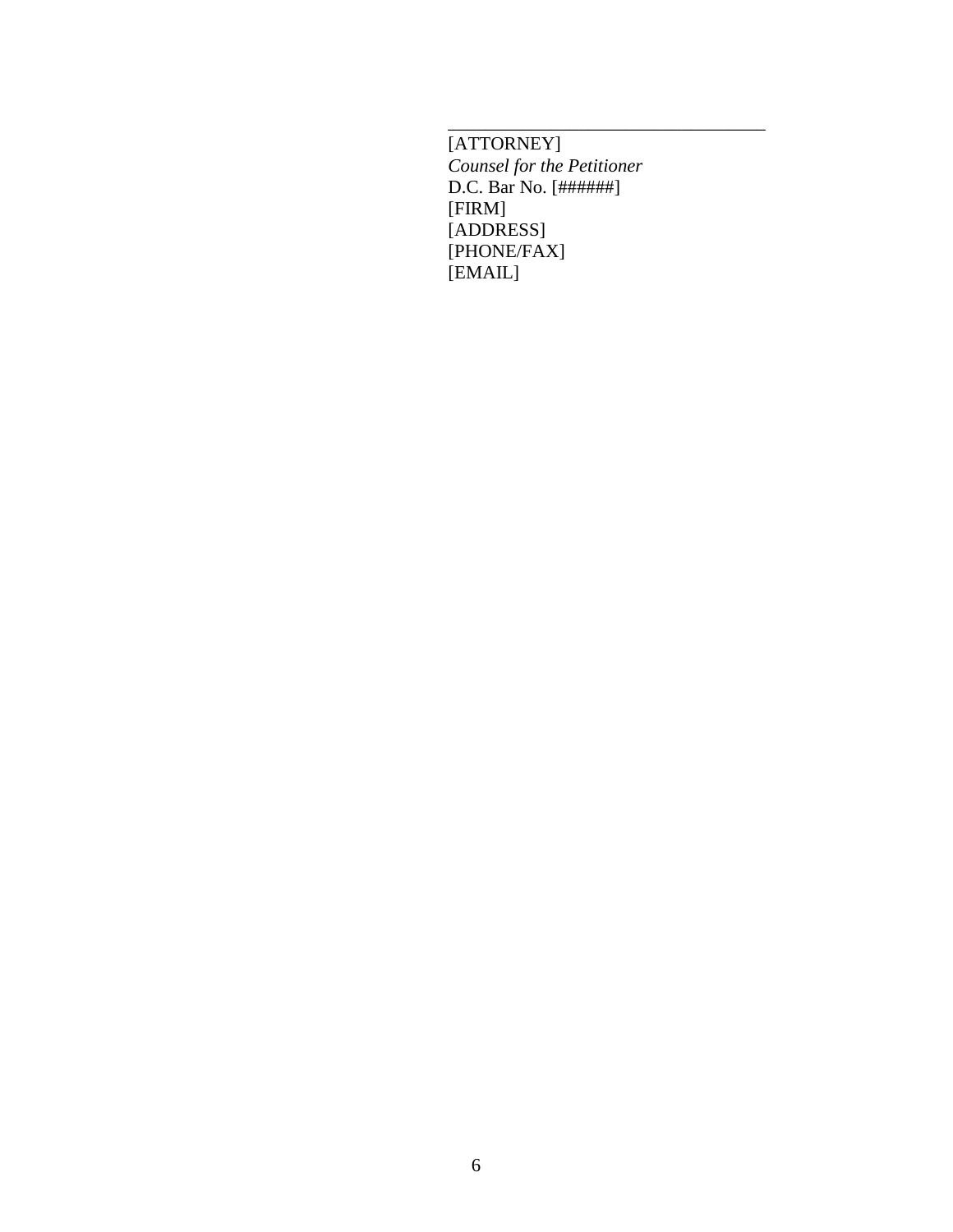*This sample pleading is for informational purposes only. It should be used only in conjunction with an attorney's own primary research and independent reading of cited statutes, rules, regulations, cases, and other materials in order to ensure accuracy and completeness. This is especially important as the law as well as "common practices" may have changed since the pleading was initially written. In addition, arguments and strategies that were helpful or appropriate in the sample case may be inapplicable or detrimental in your situation, because every case has its own facts and circumstances. Please note that the names and facts in this pleading have been changed to maintain the anonymity of the parties.*

### **CERTIFICATE OF SERVICE**

I hereby certify that a copy of the foregoing Motion for Permanent Guardianship has been e-served via Case FileXpress, on the \_\_\_th day of [MONTH], [YEAR] to:

[SOCIAL WORKER NAME] Ongoing Social Worker Child and Family Services Agency 200 I Street S.E. Washington, D.C. 20003

[AAG NAME], Esq. Assistant Attorney General 200 I Street S.E. Washington, D.C. 20003

[GAL NAME], Esq. [ADDRESS] [PHONE/FAX] [EMAIL] Guardian *ad Litem*

[ATTY NAME], Esq. [ADDRESS] Counsel for Mother

[ATTY NAME], Esq. [ADDRESS] Counsel for Father

[ATTY NAME], Esq. [ADDRESS] Counsel for the Petitioners

[ATTORNEY NAME]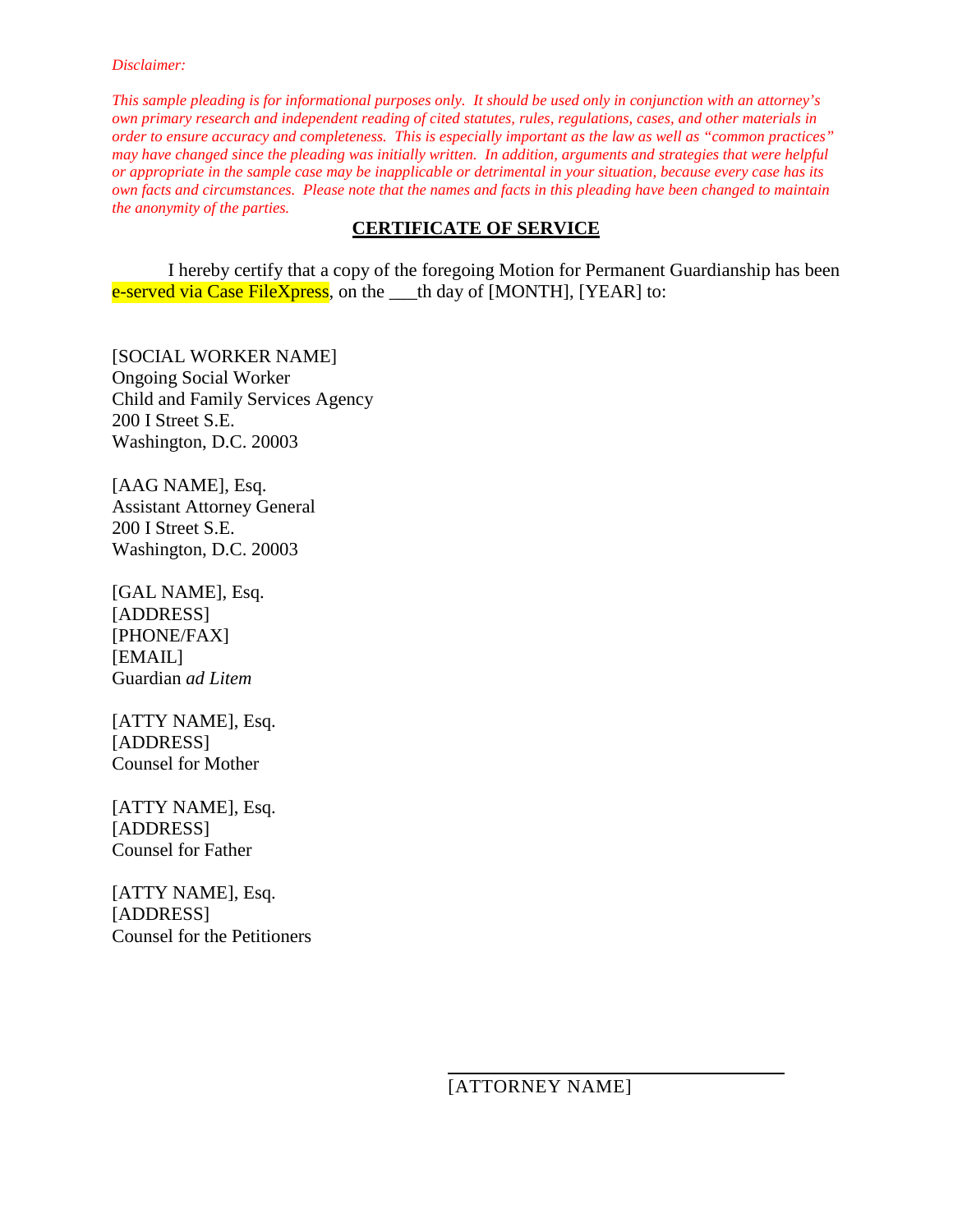*This sample pleading is for informational purposes only. It should be used only in conjunction with an attorney's own primary research and independent reading of cited statutes, rules, regulations, cases, and other materials in order to ensure accuracy and completeness. This is especially important as the law as well as "common practices" may have changed since the pleading was initially written. In addition, arguments and strategies that were helpful or appropriate in the sample case may be inapplicable or detrimental in your situation, because every case has its own facts and circumstances. Please note that the names and facts in this pleading have been changed to maintain the anonymity of the parties.*

### **SUPERIOR COURT OF THE DISTRICT OF COLUMBIA FAMILY COURT JUVENILE AND NEGLECT BRANCH**

| In the Matter of | Case No. [YEAR] NEG [XXXXXX]      |
|------------------|-----------------------------------|
| [CHILD],         | Social File No. [YEAR] JSF [XXXX] |
| Respondent.      | Next Date: [DATE]                 |
|                  | Magistrate Judge [NAME]           |
|                  |                                   |

**\_\_\_\_\_\_\_\_\_\_\_\_\_\_\_\_\_\_\_\_\_\_\_\_\_\_\_\_\_\_\_\_\_\_\_\_**

) Social File No. [YEAR] JSF [XXXXXX]

### **ORDER GRANTING PERMANENT GUARDIANSHIP**

UPON CONSIDERATION of the Motion of [PETITIONER], the points and authorities submitted in support thereof; the argument of counsel; and the entire record herein, this Court finds that:

1. The Court has jurisdiction of this matter pursuant to D.C. Code §§ 11-1101 (13), 16-4601.01 *et seq.*, and 16-2381 *et seq.*

2. [CHILD] is a male child born on [DATE] in the District of Columbia.

3. The proposed Permanent Guardian, [PETITIONER], is the [GRAND(MOTHER/FATHER] of [CHILD].

4. [CHILD] was removed from the custody of [HIS/HER] biological parents on [DATE].

5. [CHILD] has resided continuously with [PETITIONER] since [DATE]. Throughout this time, [PETITIONER] has served as [CHILD]'s caregiver and has provided [CHILD]'s emotional and financial support.

6. [CHILD]'s need for continuity of care and caretakers and to maintain [HIS/HER] integration in [PETITIONER]'s stable and permanent home, will best be served by maintenance of his residence with [HIS/HER] [GRAND(MOTHER/FATHER)] and vesting [PETITIONER] with the authority of a Permanent Guardian.

7. [PETITIONER]'s physical, mental, and emotional health are appropriate to serve as [CHILD]'s Permanent Guardian.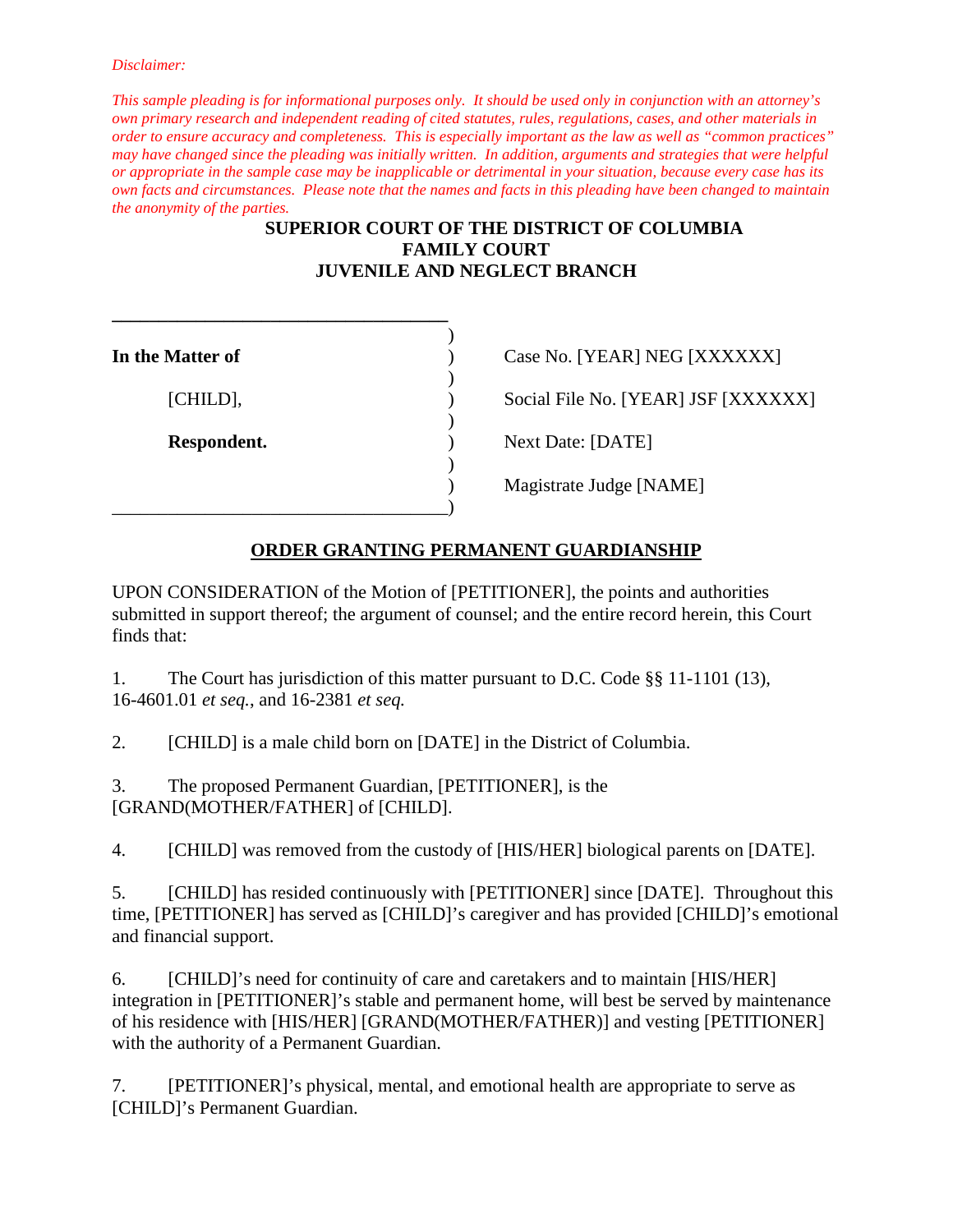8. [CHILD]'s interaction and interrelationship with [PETITIONER] are excellent.

9. [BIO MOM], the biological mother, was served personally with the instant Motion and Summons. [BIO MOM] has not provided adequate care, nurturing, or support to [CHILD]

10. [BIO DAD], the biological father, was served personally with the instant Motion and Summons. [BIO DAD] has not provided adequate care, nurturing, or support to [CHILD].

11. Adoption, termination of parental rights, and care by [BIO MOM] or [BIO DAD] are not appropriate for [CHILD].

12. [PETITIONER] is suitable and able to provide a safe and permanent home for [CHILD].

13. A preponderance of the evidence indicates that Permanent Guardianship by [PETITIONER] is in the best interests of [CHILD].

### **IT IS HEREBY ORDERED, ADJUDGED AND DECREED THIS \_\_\_\_\_\_\_\_ DAY OF [MONTH], [YEAR], THAT:**

1. [PETITIONER] shall be the Permanent Guardian of [CHILD].

2. [PETITIONER] shall maintain physical custody of [CHILD].

3. [PETITIONER] shall have the following rights and responsibilities as the Permanent Guardian of [CHILD]:

a) Protect, nurture, discipline, and educate the child;

b) Provide food, clothing, shelter, and education as required by law, and routine health care for the child;

c) Consent to health care without liability by reason of the consent for injury to the child resulting from the negligence or acts of third persons unless a parent would have been liable in the circumstances;

d) Authorize a release of health care and educational information;

e) Authorize a release of information when consent of a parent is required by law, regulation, or policy;

- f) Consent to social and school activities of the child;
- g) Consent to military enlistment;
- h) Obtain representation for the child in legal actions; and
- i) Determine the nature and extent of the child's contact with other persons.

4. The Court will retain jurisdiction to enforce, modify, or terminate the guardianship order until the child reaches age 18.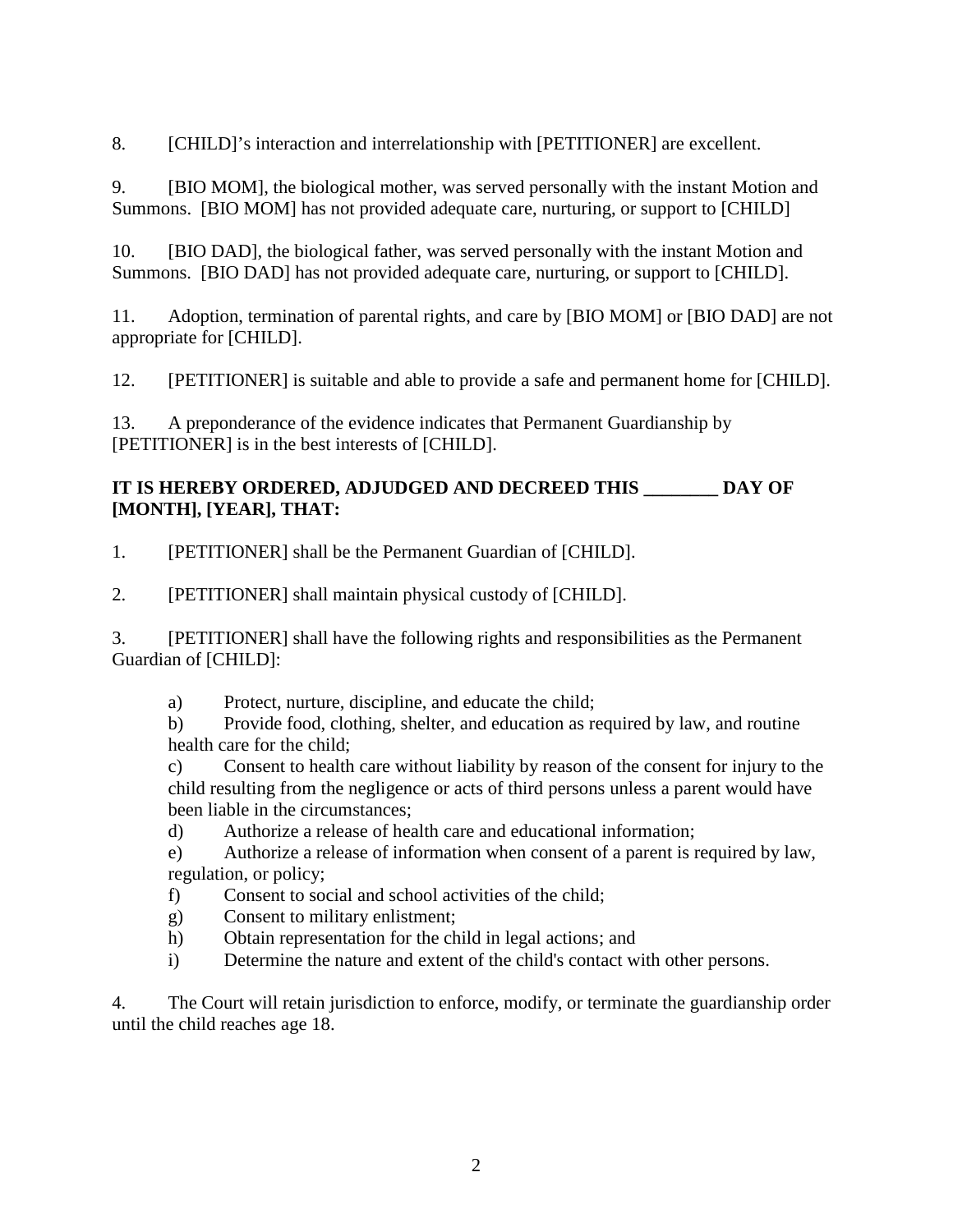5. On or before the child's eighteenth birthday, the permanent guardian, child, or guardian *ad litem* may move the Court to retain jurisdiction over the guardianship order until the child reaches age 21.

6. The Court has received notification from CFSA that CFSA has entered into a subsidy payment agreement with [PETITIONER] contingent upon a final Court order of guardianship.

7. If the permanent guardianship subsidy cited in paragraph 6, above, is discontinued for any reason, including lack of appropriated funds, and this discontinuance constitutes a substantial and material change of circumstances for [CHILD], [PETITIONER] or the guardian *ad litem* may file a motion requesting to reopen the neglect case and commence foster care payments or other subsidies available through neglect proceedings.

Judge [JUDGE]

Copies to:

[SOCIAL WORKER NAME] Ongoing Social Worker Child and Family Services Agency 200 I Street S.E. Washington, D.C. 20003

[AAG NAME], Esq. Assistant Attorney General 200 I Street S.E. Washington, D.C. 20003

[GAL NAME], Esq. [ADDRESS] [PHONE/FAX] [EMAIL] Guardian *ad Litem*

[ATTY NAME], Esq. [ADDRESS] Counsel for Mother

[ATTY NAME], Esq. [ADDRESS] Counsel for Father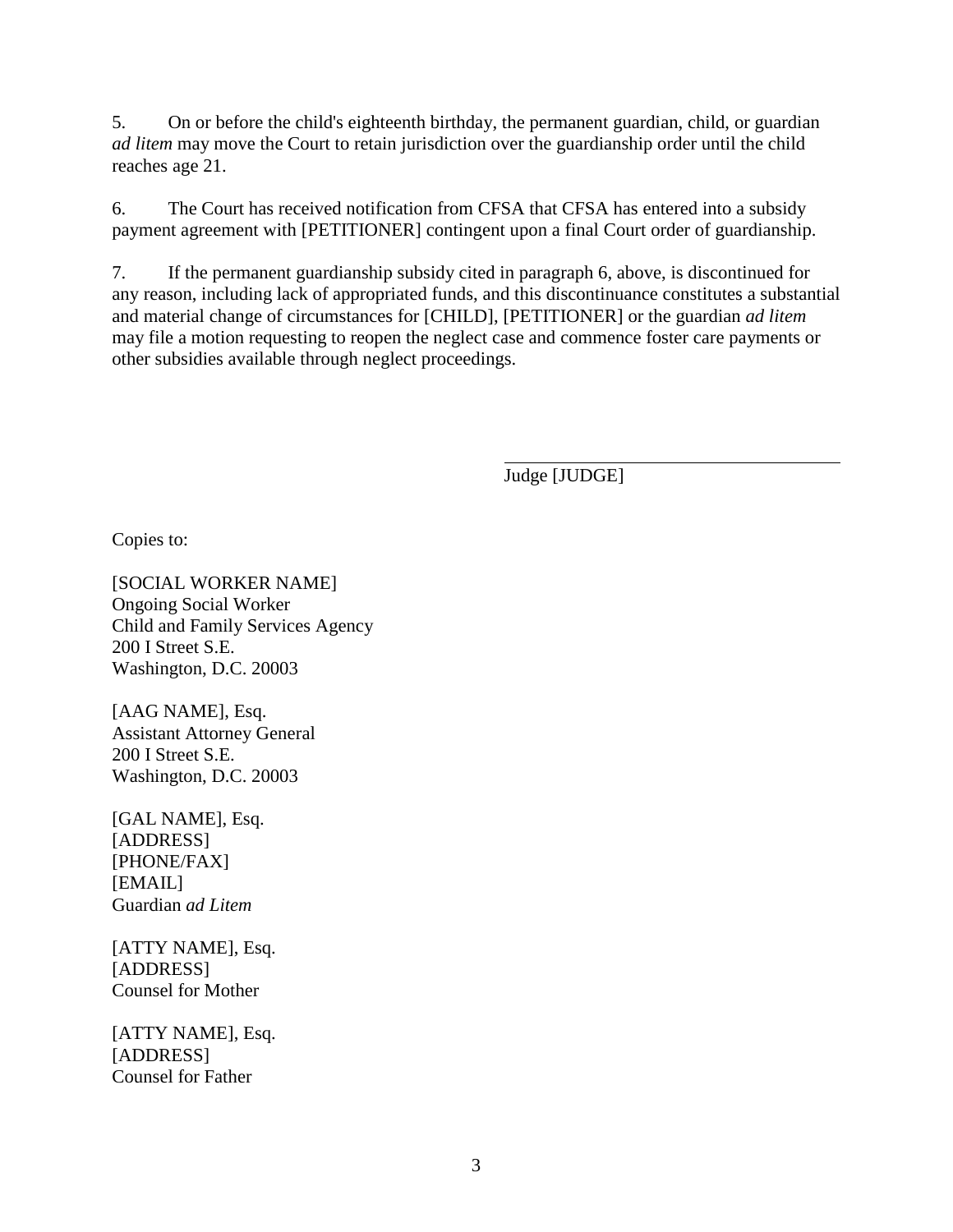[ATTY NAME], Esq. [ADDRESS] Counsel for the Petitioners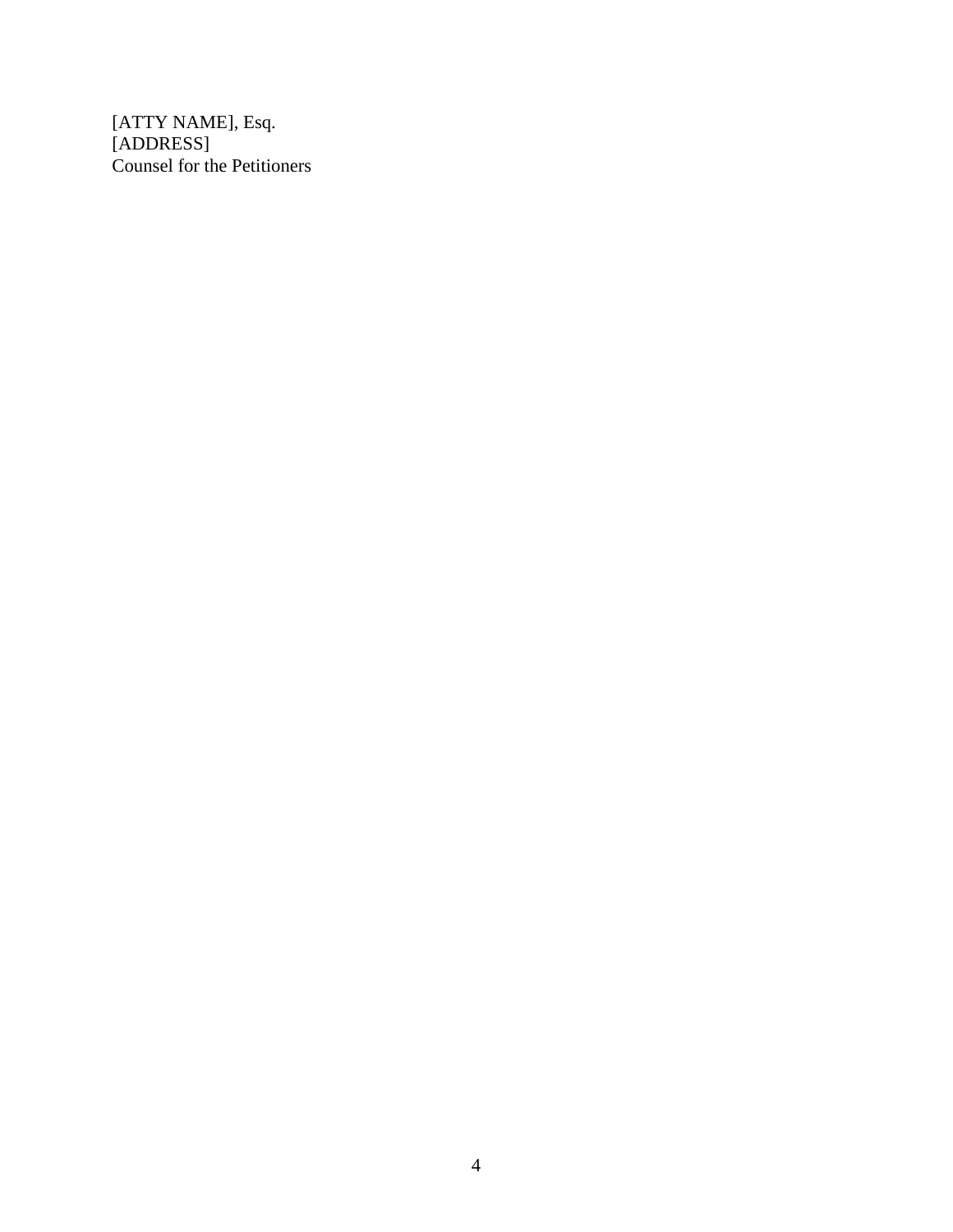*This sample pleading is for informational purposes only. It should be used only in conjunction with an attorney's own primary research and independent reading of cited statutes, rules, regulations, cases, and other materials in order to ensure accuracy and completeness. This is especially important as the law as well as "common practices" may have changed since the pleading was initially written. In addition, arguments and strategies that were helpful or appropriate in the sample case may be inapplicable or detrimental in your situation, because every case has its own facts and circumstances. Please note that the names and facts in this pleading have been changed to maintain the anonymity of the parties.*

### **SUPERIOR COURT OF THE DISTRICT OF COLUMBIA FAMILY COURT JUVENILE AND NEGLECT BRANCH**

)

| In the Matter of | Case No. [YEAR] NEG [XXXXXX]      |
|------------------|-----------------------------------|
|                  |                                   |
| [CHILD],         | Social File No. [YEAR] JSF [XXXX] |
| Respondent.      | <b>Next Date: [DATE]</b>          |
|                  | Magistrate Judge [NAME]           |
|                  |                                   |

**\_\_\_\_\_\_\_\_\_\_\_\_\_\_\_\_\_\_\_\_\_\_\_\_\_\_\_\_\_\_\_\_\_\_\_\_**

Social File No. [YEAR] JSF [XXXXXX] **Resp. 1** Next Date: [DATE] ) Magistrate Judge [NAME]

### **ORDER DIRECTING SERVICE**

Upon consideration of the Motion for Permanent Guardianship filed in the abovecaptioned matter;

### **IT IS HEREBY ORDERED THIS \_\_\_\_\_\_\_\_ DAY OF [MONTH], [YEAR], THAT:**

The District of Columbia Child and Family Services Agency (CFSA) shall forthwith effect personal service of the Motion for Permanent Guardianship and a Summons upon [BIO DAD], the biological father of the child in this matter, and [BIO MOM], the biological mother of the child in this matter. In addition, within thirty (30) days of receipt of this order, CFSA shall submit to the Court a report documenting the efforts CFSA has taken to effect such service.

The Honorable [JUDGE NAME]

Copies to:

[SOCIAL WORKER NAME] Ongoing Social Worker Child and Family Services Agency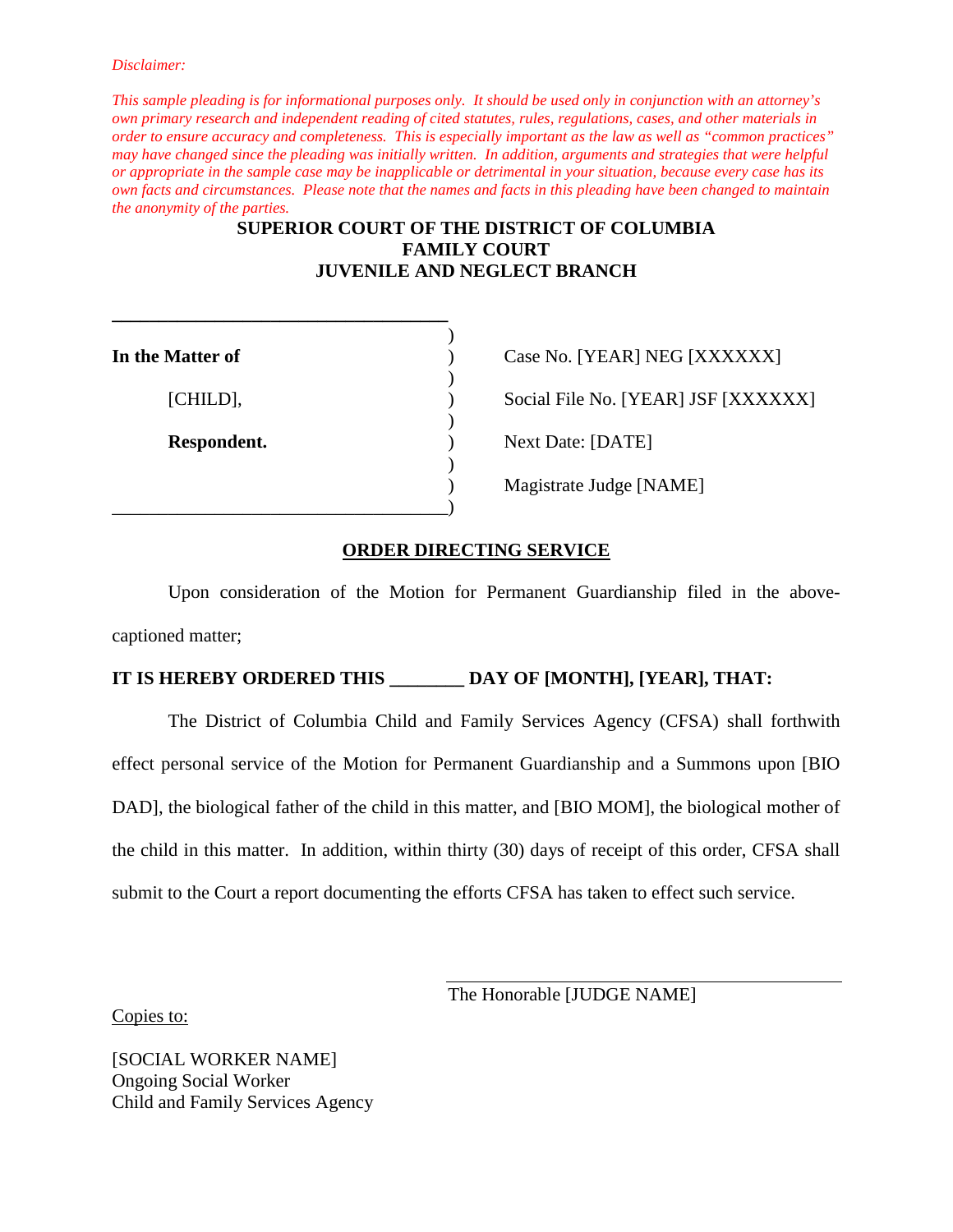200 I Street S.E. Washington, D.C. 20003

[AAG NAME], Esq. Assistant Attorney General 200 I Street S.E. Washington, D.C. 20003

[GAL NAME], Esq. [ADDRESS] [PHONE/FAX] [EMAIL] Guardian *ad Litem*

[ATTY NAME], Esq. [ADDRESS] Counsel for Mother

[ATTY NAME], Esq. [ADDRESS] Counsel for Father

[ATTY NAME], Esq. [ADDRESS] Counsel for the Petitioners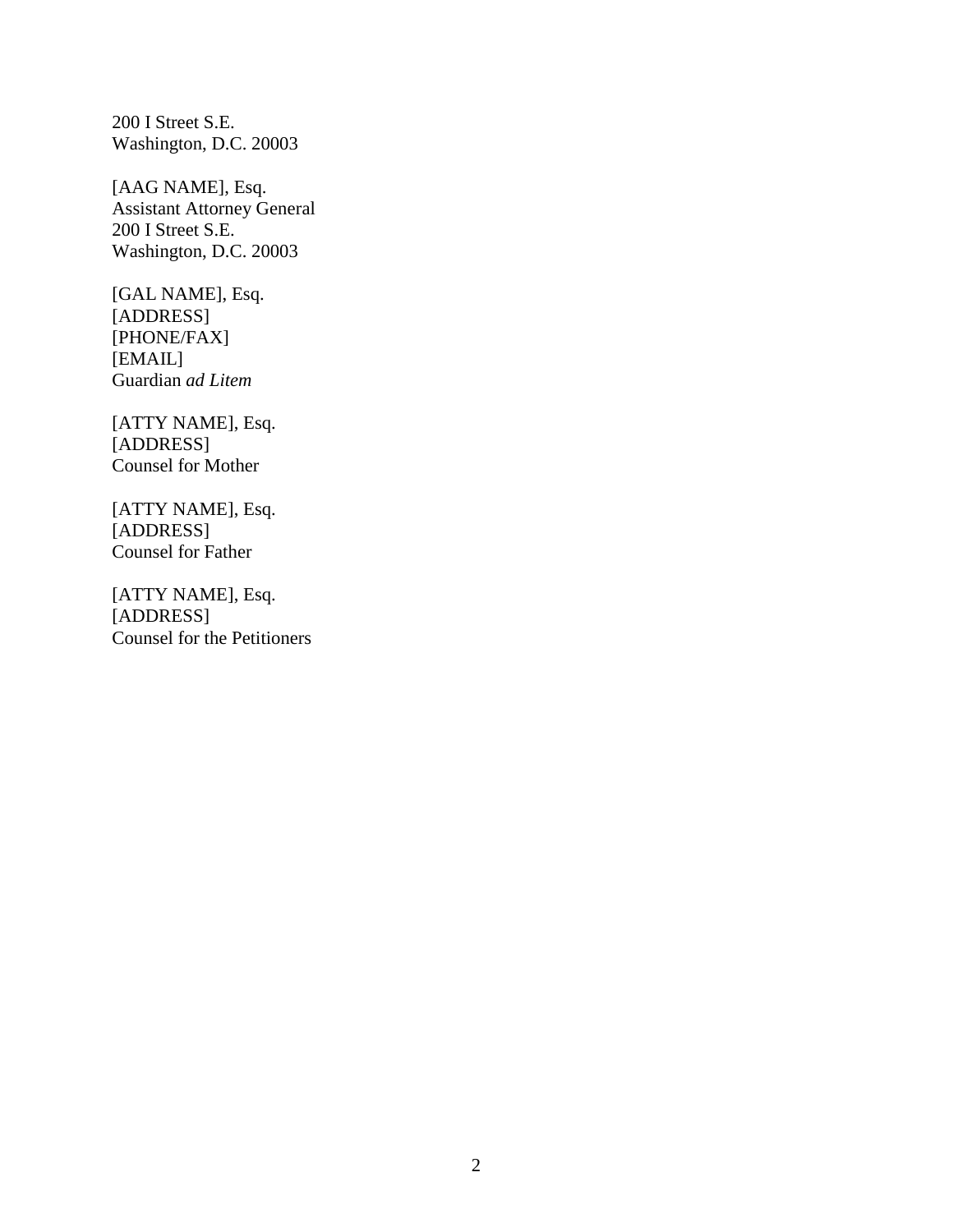*This sample pleading is for informational purposes only. It should be used only in conjunction with an attorney's own primary research and independent reading of cited statutes, rules, regulations, cases, and other materials in order to ensure accuracy and completeness. This is especially important as the law as well as "common practices" may have changed since the pleading was initially written. In addition, arguments and strategies that were helpful or appropriate in the sample case may be inapplicable or detrimental in your situation, because every case has its own facts and circumstances. Please note that the names and facts in this pleading have been changed to maintain the anonymity of the parties.*

### **SUPERIOR COURT OF THE DISTRICT OF COLUMBIA FAMILY COURT JUVENILE AND NEGLECT BRANCH**

| In the Matter of | Case No. [YEAR] NEG [XXXXXX]      |
|------------------|-----------------------------------|
| [CHILD],         | Social File No. [YEAR] JSF [XXXX] |
| Respondent.      | Next Date: [DATE]                 |
|                  | Magistrate Judge [NAME]           |

**\_\_\_\_\_\_\_\_\_\_\_\_\_\_\_\_\_\_\_\_\_\_\_\_\_\_\_\_\_\_\_\_\_\_\_\_**

Social File No. [YEAR] JSF [XXXXXX]

### **MOTION FOR PERMANENT GUARDIANSHIP**

[PETITIONER], by and through counsel, hereby requests that the Court grant

[HIM/HER] permanent guardianship of the Respondent, [CHILD]. In support, [PETITIONER]

respectfully refers the Court to the accompanying Memorandum of Points and Authorities.

Respectfully submitted,

\_\_\_\_\_\_\_\_\_\_\_\_\_\_\_\_\_\_\_\_\_\_\_\_\_\_\_\_\_\_\_\_\_\_ [ATTORNEY] *Counsel for the Petitioner* D.C. Bar No. [######] [FIRM] [ADDRESS] [PHONE/FAX] [EMAIL]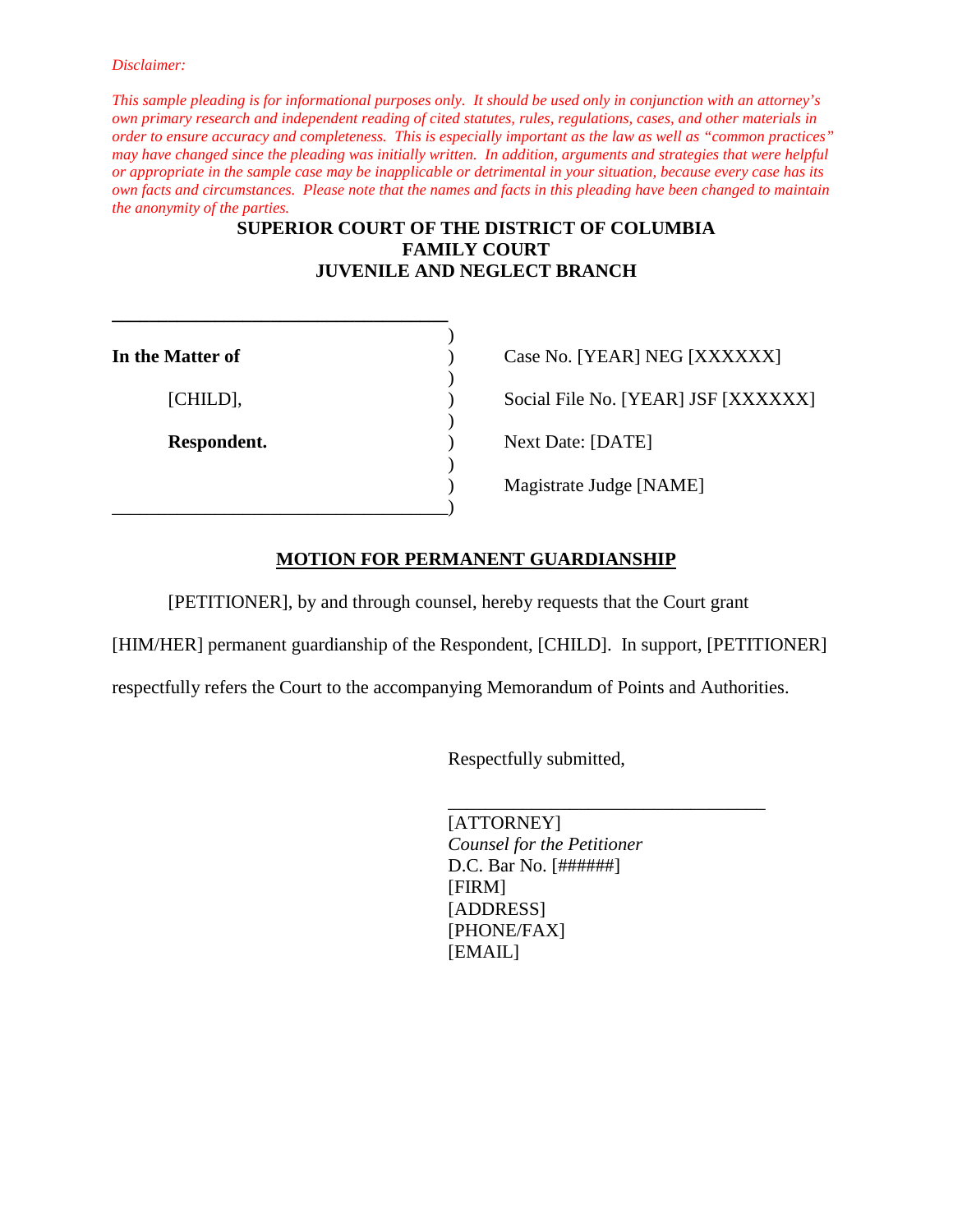### **SUPERIOR COURT OF THE DISTRICT OF COLUMBIA FAMILY COURT JUVENILE AND NEGLECT BRANCH**

| In the Matter of | Case No. [YEAR] NEG [XXXXXX]      |
|------------------|-----------------------------------|
|                  |                                   |
| [CHILD],         | Social File No. [YEAR] JSF [XXXX] |
|                  |                                   |
| Respondent.      | Next Date: [DATE]                 |
|                  |                                   |
|                  | Magistrate Judge [NAME]           |
|                  |                                   |

Social File No. [YEAR] JSF [XXXXXX] **Next Date: [DATE]** ) Magistrate Judge [NAME]

### **MEMORANDUM OF POINTS AND AUTHORITIES IN SUPPORT OF MOTION FOR PERMANENT GUARDIANSHIP**

[PETITIONER] ("[MR./MS.] [PETITIONER]."), through [HIS/HER] counsel, moves this Court to order that [HE/SHE] be made the Permanent Legal Guardian of the Respondent [CHILD].

1. Jurisdiction. The Court has jurisdiction of this matter pursuant to D.C. Code §§ 11-

1101 (13) and § 16-2381 *et seq*. This is the proper court pursuant to D.C. Code § 16-4601.01 *et seq*.

2. Child's Information. [PETITIONER]. seeks permanent guardianship of

[CHILD]. [CHILD] is a [MALE/FEMALE] child who was born on [DATE] in [CITY, STATE].

[CHILD] is currently placed with [PETITIONER], who resides in [CITY, STATE].

3. Proposed Permanent Guardian. The proposed Permanent Guardian,

[PETITIONER], is the [MATERNAL/PATERNAL] [AUNT/UNCLE] of [CHILD]. [HIS/HER] current address is [ADDRESS].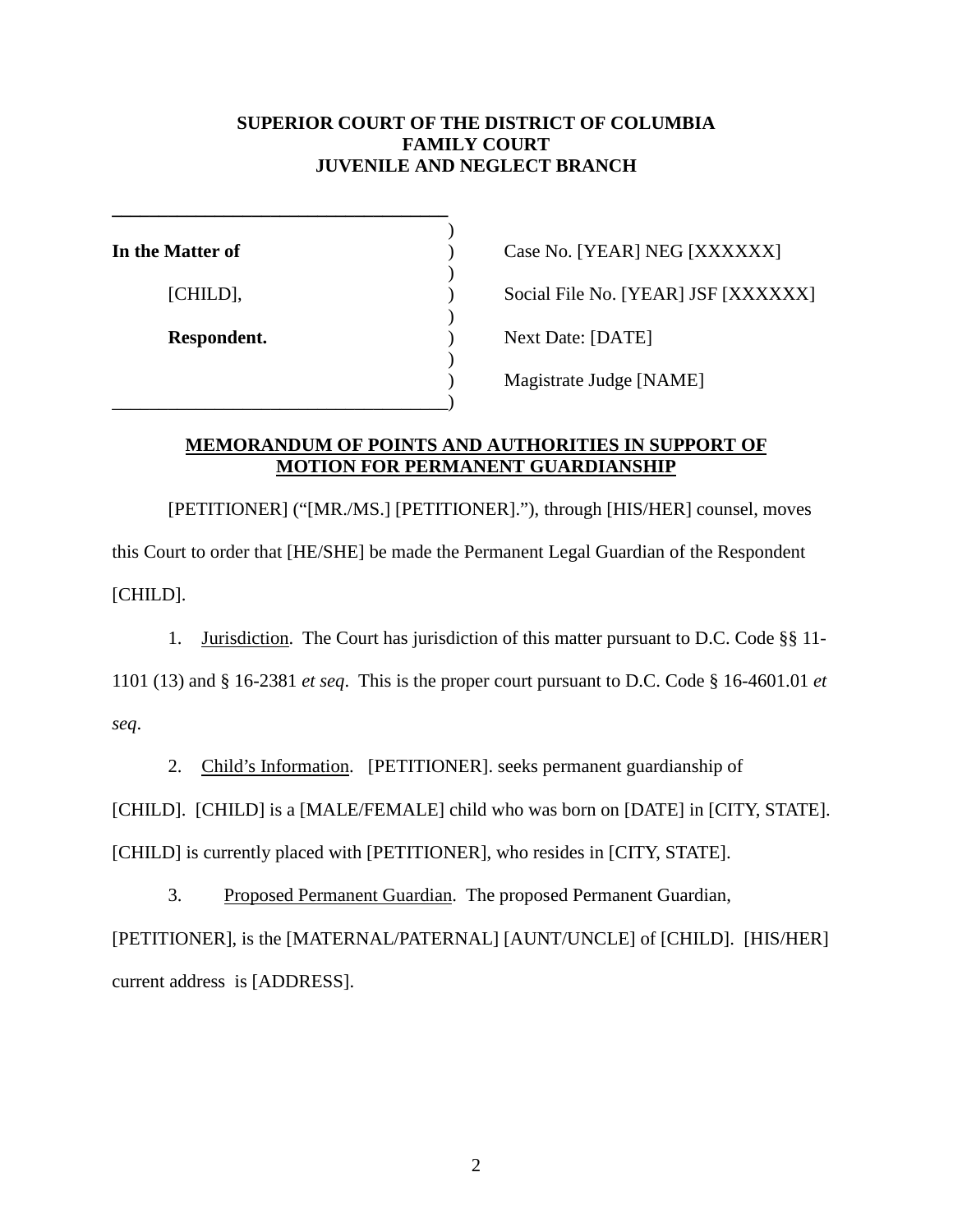4. Since approximately [DATE], for over [#] [MONTHS/YEARS], [CHILD] has been living with [PETITIONER], where [HE/SHE] has remained. [PETITIONER] has resided at her current address since [CHILD] was placed with [HIM/HER].

5. Biological Mother. [CHILD]'s biological mother is [BIO MOM]. To the best of [PETITIONER]'s knowledge, [BIO MOM]'s home address is [ADDRESS].

6. Biological Father. [CHILD]'s biological father is [BIO DAD]. To the best of [PETITIONER]'s knowledge, [BIO DAD] lives at [ADDRESS].

7. Facts and Opinions on Which Guardianship is Sought. [PETITIONER] seeks permanent guardianship of [CHILD] so that [HE/SHE] can provide a stable, permanent home for [CHILD]. To the best of [PETITIONER]'s information and belief, [CHILD] entered the neglect system on or about [MONTH/YEAR]. A neglect petition was filed on [DATE]. On [DATE], the court removed [CHILD] from [HIS/HER] mother's care due to [HIS/HER] mother's mental illness and a substance abuse problem that put her at great risk. On [DATE], [CHILD] was adjudicated neglected pursuant to D.C. Code § 16-2301 *et seq*. Both parents still are unable to resume caring for [CHILD]. Both parents suffer from life-threatening illnesses that would prevent them from being able to parent [CHILD]. For over nine years, since approximately [DATE OR YEAR], [CHILD] has lived with and been cared for by [PETITIONER]. In light of [CHILD]'s need for stability, continuity of care, and a permanent home, Permanent Guardianship by [PETITIONER] would be in [CHILD]'s best interests.

7. Placement with Proposed Guardian. Since approximately [DATE], [CHILD] has resided with [PETITIONER]. On [DATE], the Court removed [CHILD] from [HIS/HER] mother's care, and [CHILD] was placed in the care of [PETITIONER], the proposed guardian. At that time, [PETITIONER] was residing at [HIS/HER] current address. [CHILD]

3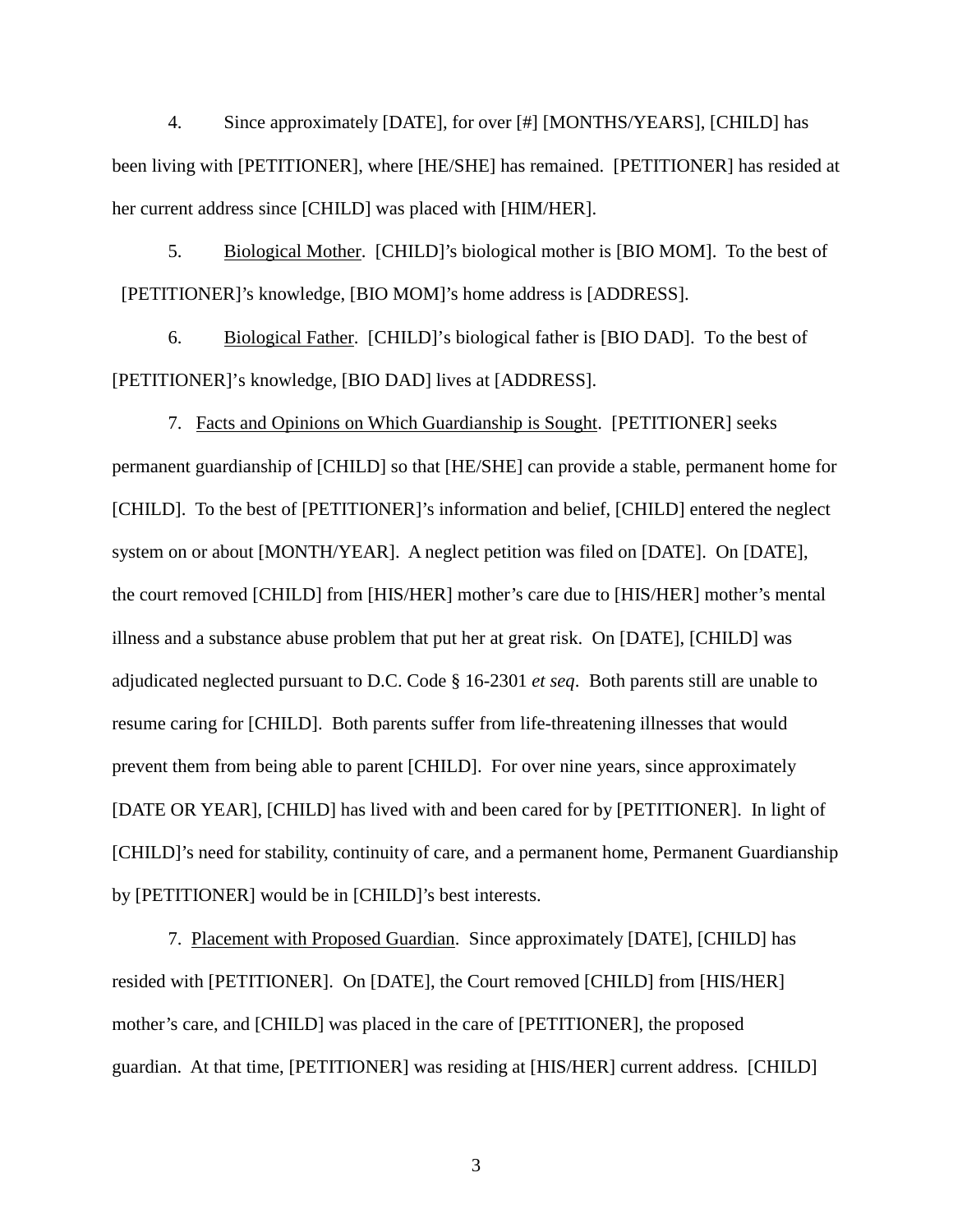was committed to the custody of the Child and Family Services Agency ("CFSA") on [DATE], and continues to reside with [PETITIONER].

8. Child's Residence for Past Five Years. [CHILD] has lived with [HIS/HER] [MATERNAL/PATERNAL] [AUNT/UNCLE], [PETITIONER], [HIS/HER] brother [BROTHER'S NAME], and [HIS/HER] great-aunt, [GREAT AUNT] for over the past [#] [MONTHS/YEARS] at [ADDRESS].

9. Child's Mental and Physical Health. [CHILD] is currently in good health, both physically and mentally. [CHILD] has developed a close emotional bond with [PETITIONER], with whom [HE/SHE] has lived for over [#] [MONTHS/YEARS].

10. Guardianship Versus Other Permanency Options. The permanent guardianship of [CHILD] by [PETITIONER], rather than adoption, termination of parental rights, or a return to [HIS/HER] parents, is in [CHILD]'s best interests. Since approximately [DATE], [CHILD] and [PETITIONER] have lived together. [CHILD]'s mother moved in and out of [PETITIONER]'s household until [DATE], when [CHILD] was removed from [HIS/HER] mother's care. Since that date, [CHILD] only has lived in [PETITIONER]'s household. [HIS/HER] biological parents are neither currently able to care for [HIM/HER] nor likely to be able to care for [HIM/HER] in the foreseeable future, particularly given that they both suffer from a life-threatening illness. Adoption is not appropriate because [PETITIONER] is [CHILD]'s [AUNT/UNCLE], and [CHILD]'s interests would not be served by making [PETITIONER] her [MOTHER/FATHER] as well. [CHILD]'s placement with [PETITIONER] is a nurturing, stable and appropriate permanent placement. For these reasons, permanent guardianship rather than adoption, termination of parental rights, or a return to either parent, is in [CHILD]'s best interests.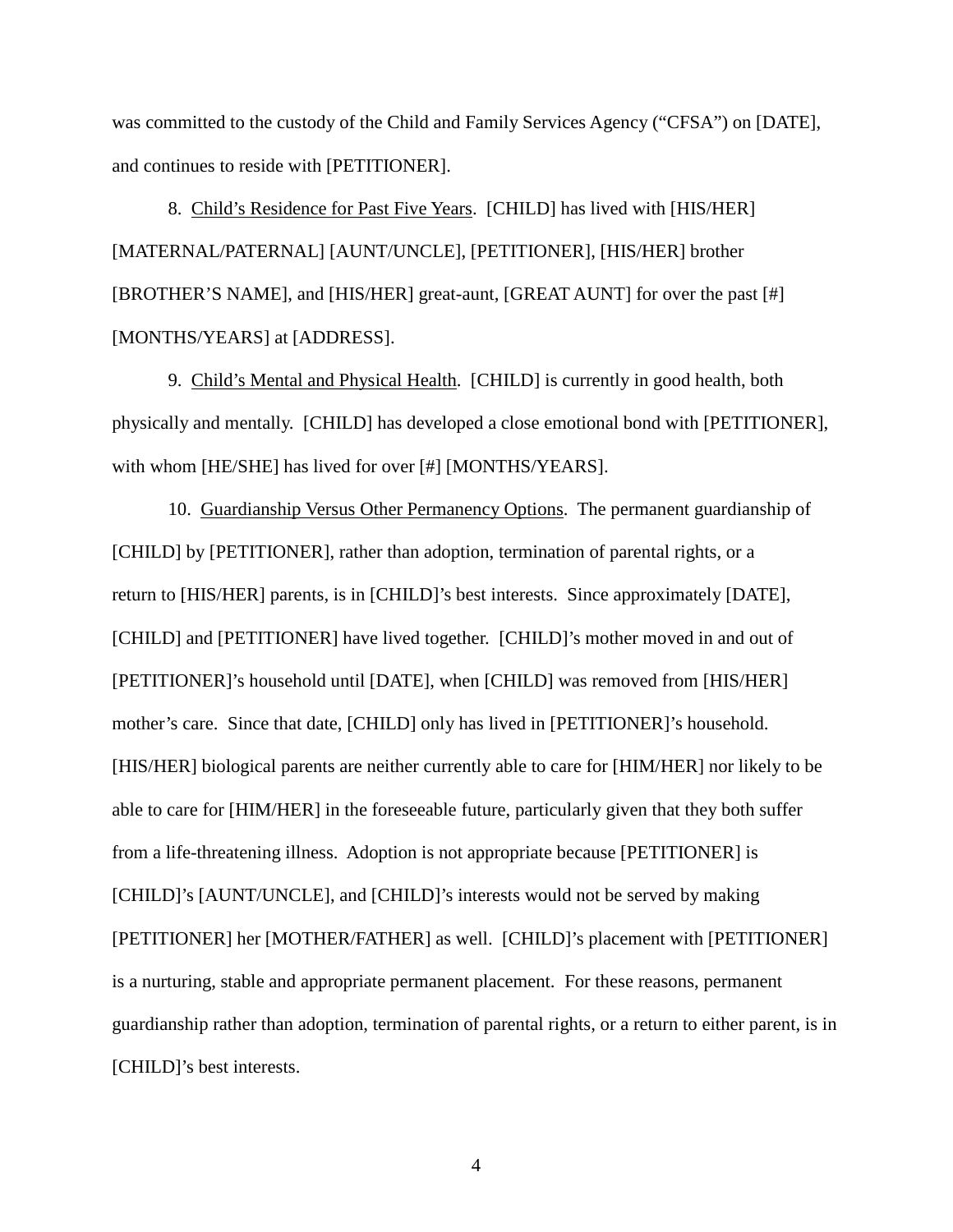11. Efforts by Movant to Locate Birth Parents. [PETITIONER] anticipates that CFSA will attempt to serve this motion on the birth mother, [BIO MOM], personally pursuant to D.C. Code § 16-2386 (see attached Order Directing Service). [PETITIONER] anticipates that CFSA will attempt to serve this motion on the birth father, [BIO DAD], personally pursuant to D.C. Code § 16-2386 (see attached Order Directing Service).

12. Six-Month Requirement. Since approximately [DATE], [CHILD] has been living with [PETITIONER], the proposed permanent guardian. Therefore, [CHILD] has lived with [PETITIONER] for over [#] [MONTHS/YEARS], well over the six-month requirement necessary for this Court to enter a final guardianship order.

13. Child's Assets. [CHILD] has no assets, so Chapter 3 of Title 21 is not applicable.

14. Successor Guardian. [PETITIONER] would designate [GRANDMOTHER] as the successor guardian of [CHILD] in the event of [PETITIONER]'s death, or physical or mental infirmity. [GRANDMOTHER] is the maternal grandmother of [CHILD] and the [SISTER/MOTHER/AUNT] of [PETITIONER]. [GRANDMOTHER] resides at [ADDRESS] in the same household as [PETITIONER] and [CHILD].

15. Participation in Related Proceedings. [PETITIONER] has not participated as a party, witness, or in any other capacity, in any other litigation concerning the custody of or visitation with [CHILD] in the District or any other state.

16. Related Proceedings. To the best of [PETITIONER]'s knowledge, there is no proceeding that could affect the current proceeding, including proceedings for enforcement and proceedings relating to domestic violence, protective orders, termination of parental rights, or adoptions.

17. Non-party Claims. To the best of [PETITIONER]'s knowledge, there is no

5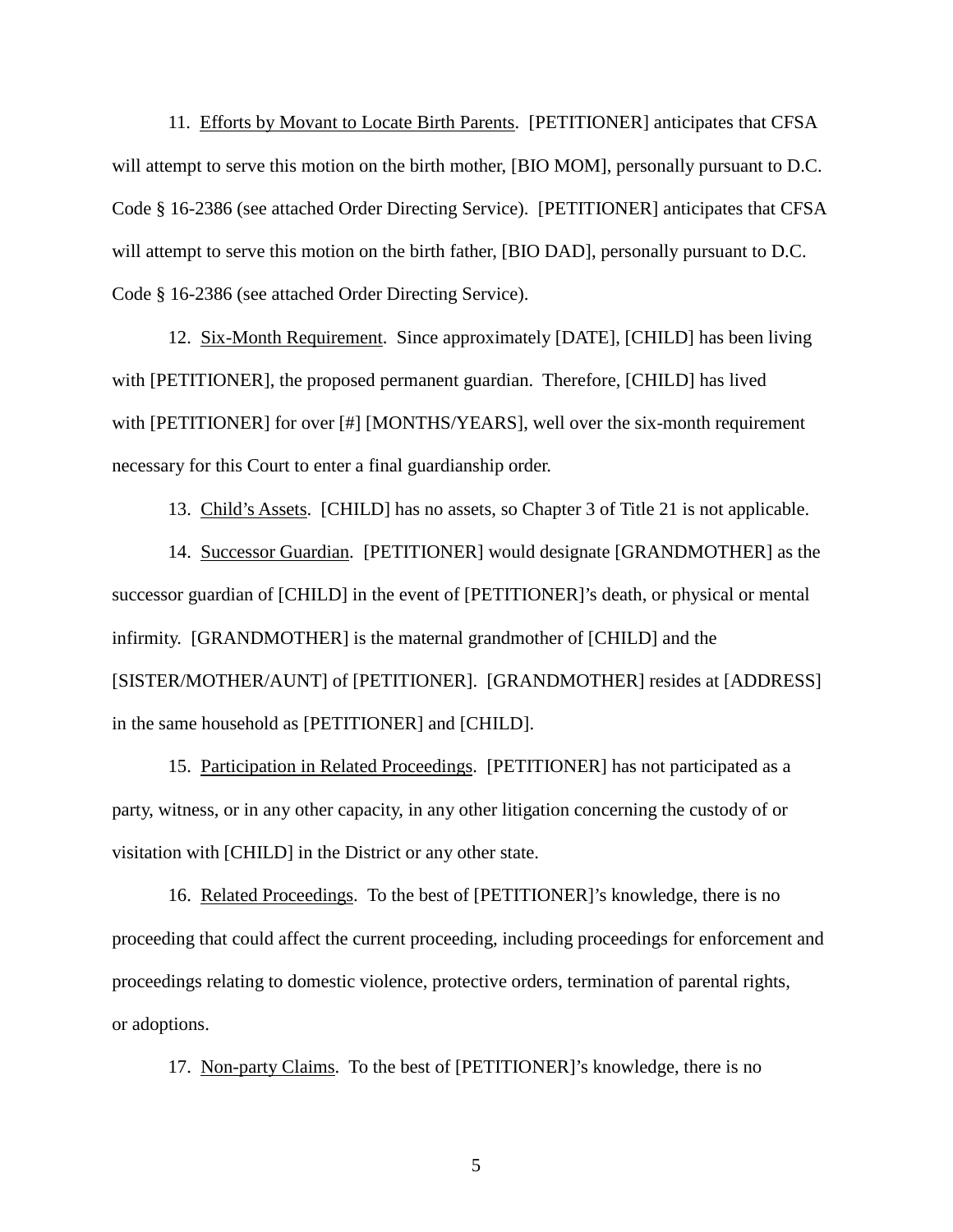person who is not a party to these proceedings who has physical custody of [CHILD] or claims rights of legal custody or physical custody of, or visitation with [CHILD].

18. Written Consents. [CHILD] is younger than fourteen years old, and neither biological parent has consented at this time.

19. Guardianship Subsidy. [PETITIONER] will apply for a permanent guardianship subsidy pursuant to D.C. Code § 16-2399.

20. Child's Best Interests. The proposed guardianship is in [CHILD]'s best interests, based on all relevant factors, including those which the Court must consider under D.C. Code § 16-2383 (d). Since approximately [DATE/YEAR], [CHILD] has resided with [HIS/HER] [MATERNAL/PATERNAL] [AUNT/UNCLE], [PETITIONER]. As the permanent guardian of [CHILD], [PETITIONER] would continue to provide the care, stability and safety needed to promote [CHILD]'s physical, mental, and emotional health.

**WHEREFORE**, in light of the foregoing, [PETITIONER] respectfully asks this Court to:

1. Find that the Court has jurisdiction of this matter pursuant to D.C. Code §§ 11-1101 (13), 16-4601.01 *et seq*., and 16-2381 *et seq*.;

2. Find that [CHILD] is a [MALE/FEMALE] child born on [DOB] in [CITY/STATE]; and

3. Find that [CHILD] was removed from the custody of [HIS/HER] biological mother on [DATE];

4. Find that on [DATE], [CHILD] was adjudicated neglected pursuant to D.C. Code §§ 16-  $2301 (9)(B)$  and (D);

5. Find that [CHILD] was committed to CFSA custody on [DATE];

6. Find that [CHILD] began to continuously reside with [PETITIONER] more than six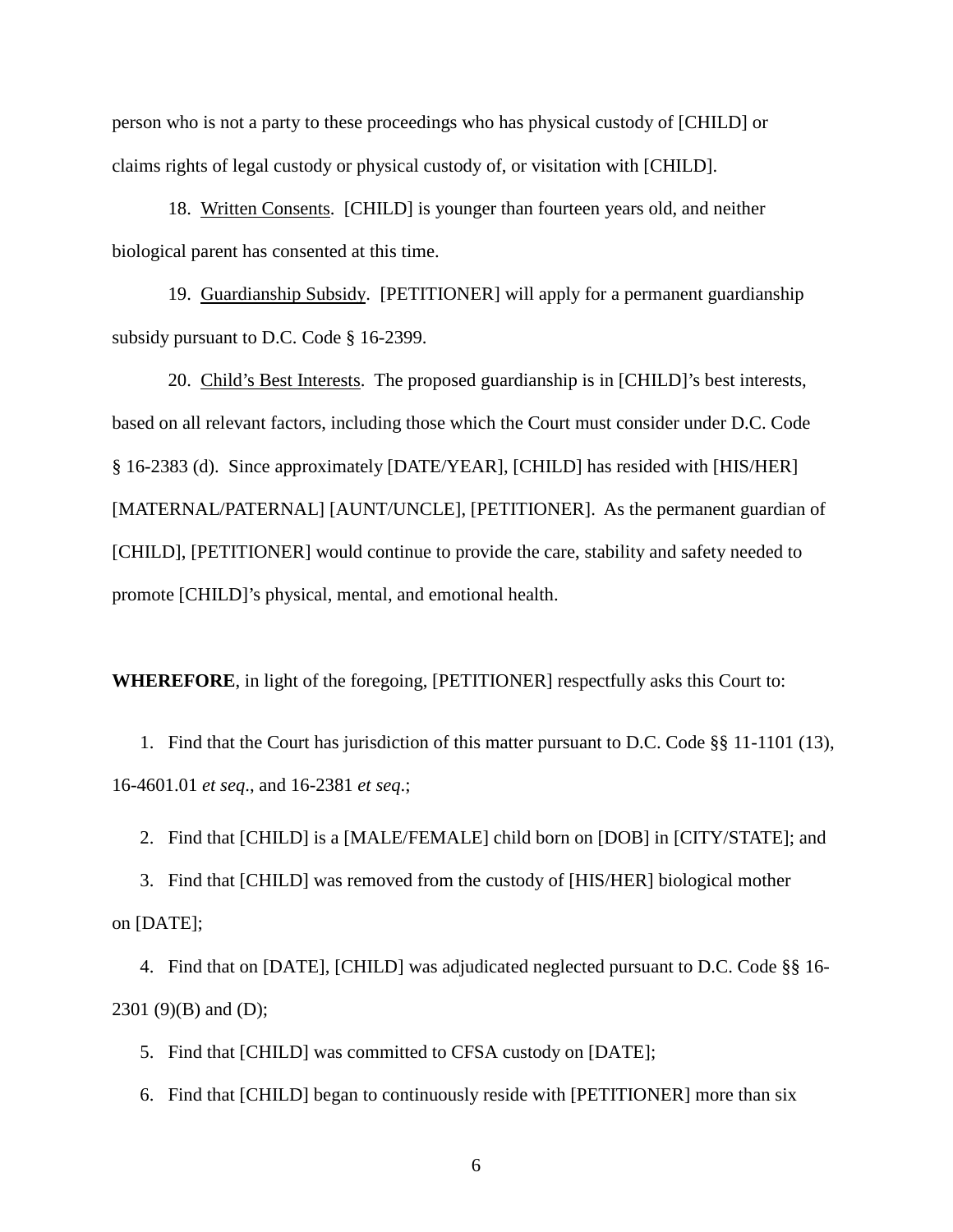months ago, since approximately [DATE/YEAR];

7. Find that Permanent Guardianship by [PETITIONER] is in the best interests of [CHILD]; and

8. Enter an order establishing that [PETITIONER] shall be the Permanent Guardian of [CHILD], establishing that [PETITIONER] shall maintain physical custody of the child, and enumerating the following rights and responsibilities of [PETITIONER] concerning the child:

- a) Protect, nurture, discipline, and educate the child;
- b) Provide food, clothing, shelter, education as required by law, and routine health care for the child;
- c) Consent to health care without liability by reason of the consent for injury to the child resulting from the negligence or acts of third persons unless a parent would have been liable in the circumstances;
- d) Authorize a release of health care and educational information;
- e) Authorize a release of information when consent of a parent is required by law, regulation, or policy;
- f) Consent to social and school activities of the child;
- g) Consent to military enlistment;
- h) Obtain representation for the child in legal actions; and
- i) Determine the nature and extent of the child's contact with other persons.

 8. Enter an order establishing that the biological parents of [CHILD] retain the following parental rights and responsibilities:

a) The right to visit or contact the child, except that such right is expressly subject to such limitations and conditions as the permanent guardian, in her sole discretion, may impose;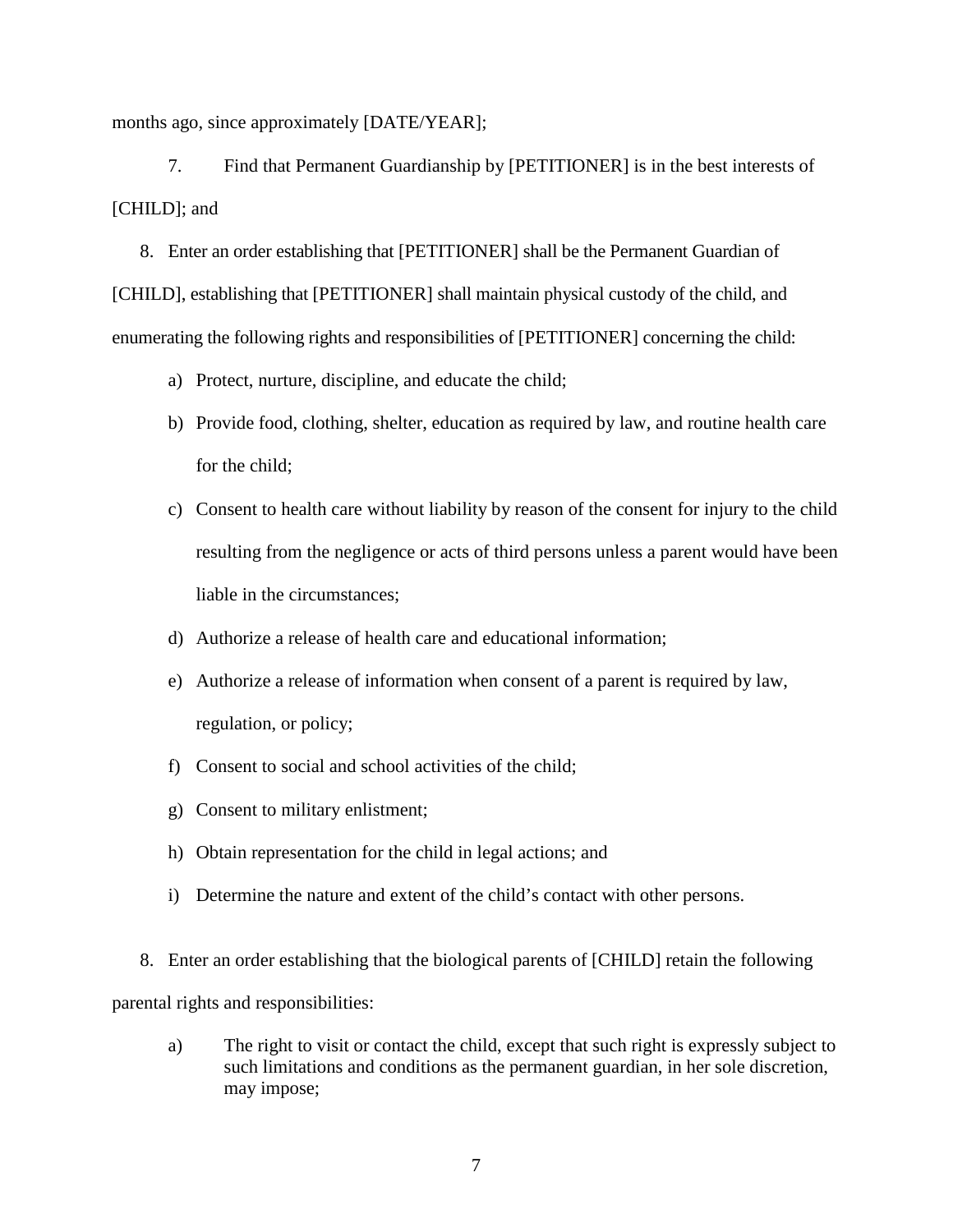- b) The right to consent to the child's adoption;
- c) The right to determine the child's religious affiliation; and
- d) The responsibility to provide financial, medical, and other support for the child.

Designate [INITIALS], [MATERNAL/PATERNAL] [GRAND(MOTHER/FATHER)] of

[CHILD] as the successor guardian;

9. Grant such other and further relief as the Court finds just and proper.

\_\_\_\_\_\_\_\_\_\_\_\_ \_\_\_\_\_\_\_\_\_\_\_\_\_\_\_\_\_\_\_\_\_\_\_\_\_\_\_\_\_\_\_\_\_\_

Respectfully submitted,

Date [ATTORNEY] *Counsel for the Petitioner* D.C. Bar No. [######] [FIRM] [ADDRESS] [PHONE/FAX] [EMAIL]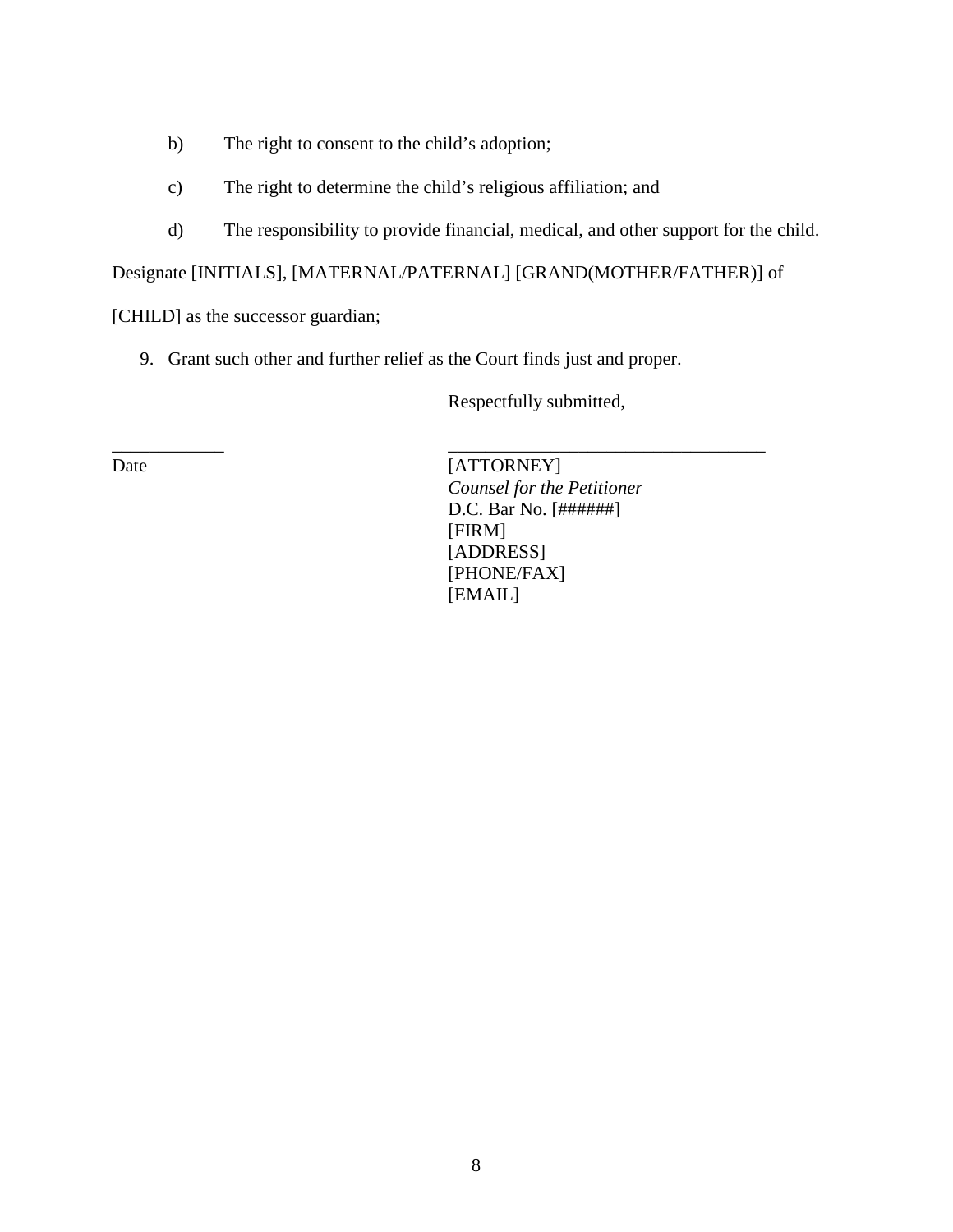*This sample pleading is for informational purposes only. It should be used only in conjunction with an attorney's own primary research and independent reading of cited statutes, rules, regulations, cases, and other materials in order to ensure accuracy and completeness. This is especially important as the law as well as "common practices" may have changed since the pleading was initially written. In addition, arguments and strategies that were helpful or appropriate in the sample case may be inapplicable or detrimental in your situation, because every case has its own facts and circumstances. Please note that the names and facts in this pleading have been changed to maintain the anonymity of the parties.*

### CERTIFICATE OF SERVICE

I hereby certify that a copy of the foregoing Motion for Permanent Guardianship has been e-served via Case FileXpress, on the day of [MONTH] [YEAR] to:

[SOCIAL WORKER NAME] Ongoing Social Worker Child and Family Services Agency 200 I Street S.E. Washington, D.C. 20003

[AAG NAME], Esq. Assistant Attorney General 200 I Street S.E. Washington, D.C. 20003

[GAL NAME], Esq. [ADDRESS] [PHONE/FAX] **[EMAIL]** Guardian *ad Litem*

[ATTY NAME], Esq. [ADDRESS] Counsel for Mother

[ATTY NAME], Esq. [ADDRESS] Counsel for Father

[ATTY NAME], Esq. [ADDRESS] Counsel for the Petitioners

[ATTORNEY NAME]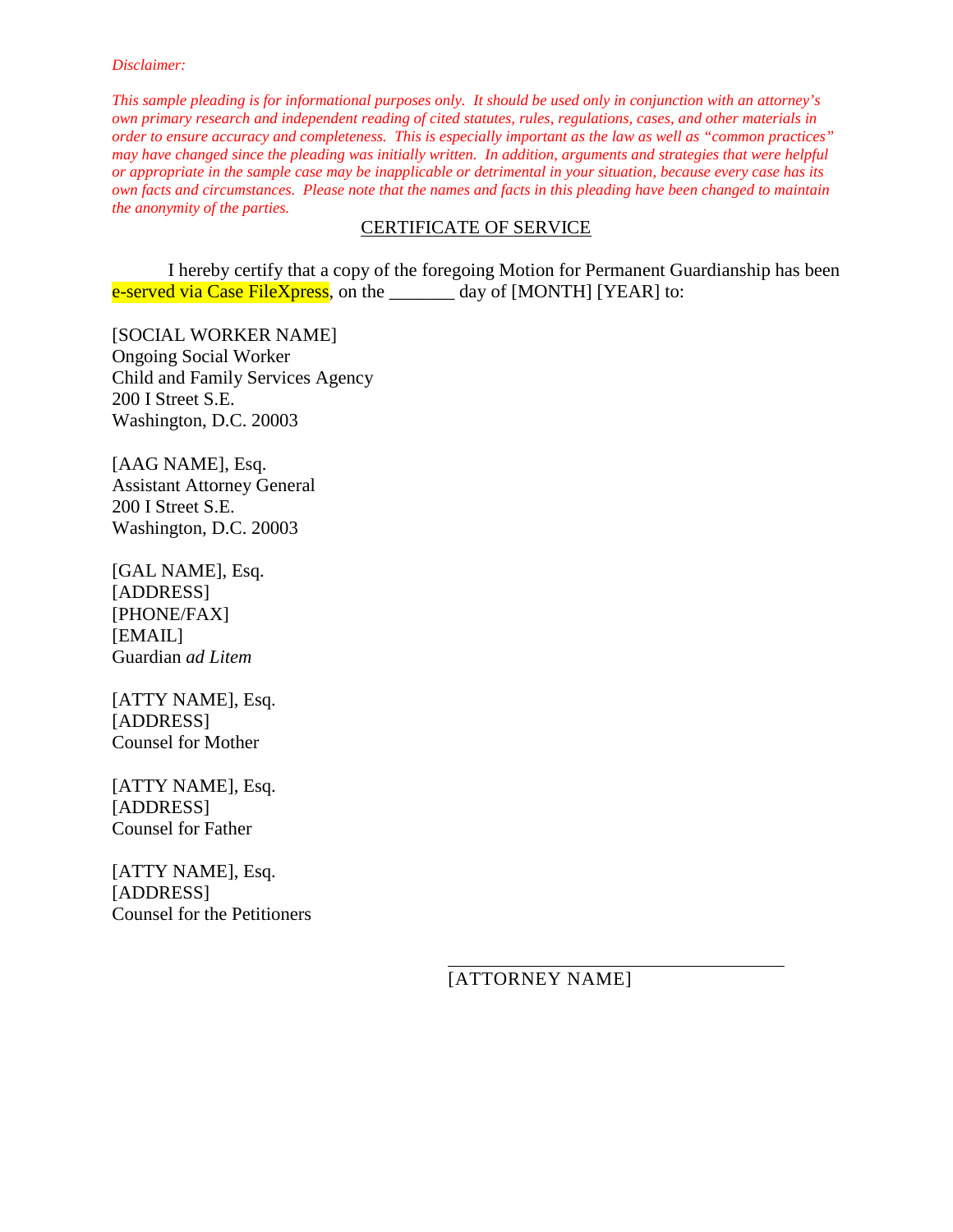*This sample pleading is for informational purposes only. It should be used only in conjunction with an attorney's own primary research and independent reading of cited statutes, rules, regulations, cases, and other materials in order to ensure accuracy and completeness. This is especially important as the law as well as "common practices" may have changed since the pleading was initially written. In addition, arguments and strategies that were helpful or appropriate in the sample case may be inapplicable or detrimental in your situation, because every case has its own facts and circumstances. Please note that the names and facts in this pleading have been changed to maintain the anonymity of the parties.*

### **SUPERIOR COURT OF THE DISTRICT OF COLUMBIA FAMILY COURT JUVENILE AND NEGLECT BRANCH**

)

| In the Matter of | Case No. [YEAR] NEG [XXXXXX]      |
|------------------|-----------------------------------|
| [CHILD],         | Social File No. [YEAR] JSF [XXXX] |
| Respondent.      | <b>Next Date: [DATE]</b>          |
|                  | Magistrate Judge [NAME]           |

**\_\_\_\_\_\_\_\_\_\_\_\_\_\_\_\_\_\_\_\_\_\_\_\_\_\_\_\_\_\_\_\_\_\_\_\_**

Social File No. [YEAR] JSF [XXXXXX] **Respondent Date: [DATE]** ) Magistrate Judge [NAME]

### **ORDER DIRECTING SERVICE**

Upon consideration of the Motion for Permanent Guardianship filed in the above-

captioned matter, it is by the Court this day of [MONTH] [YEAR],

**ORDERED**, that the District of Columbia Child and Family Services Agency (CFSA) shall forthwith effect personal service of the Motion for Permanent Guardianship and a Summons upon [BIO DAD], the biological father of the child in this matter, and [BIO MOM], the biological mother of the child in this matter. In addition, within thirty (30) days of receipt of this order, CFSA shall submit to the Court a report documenting the efforts CFSA has taken to effect such service.

Judge [JUDGE NAME]

Copies to:

[SOCIAL WORKER NAME] Ongoing Social Worker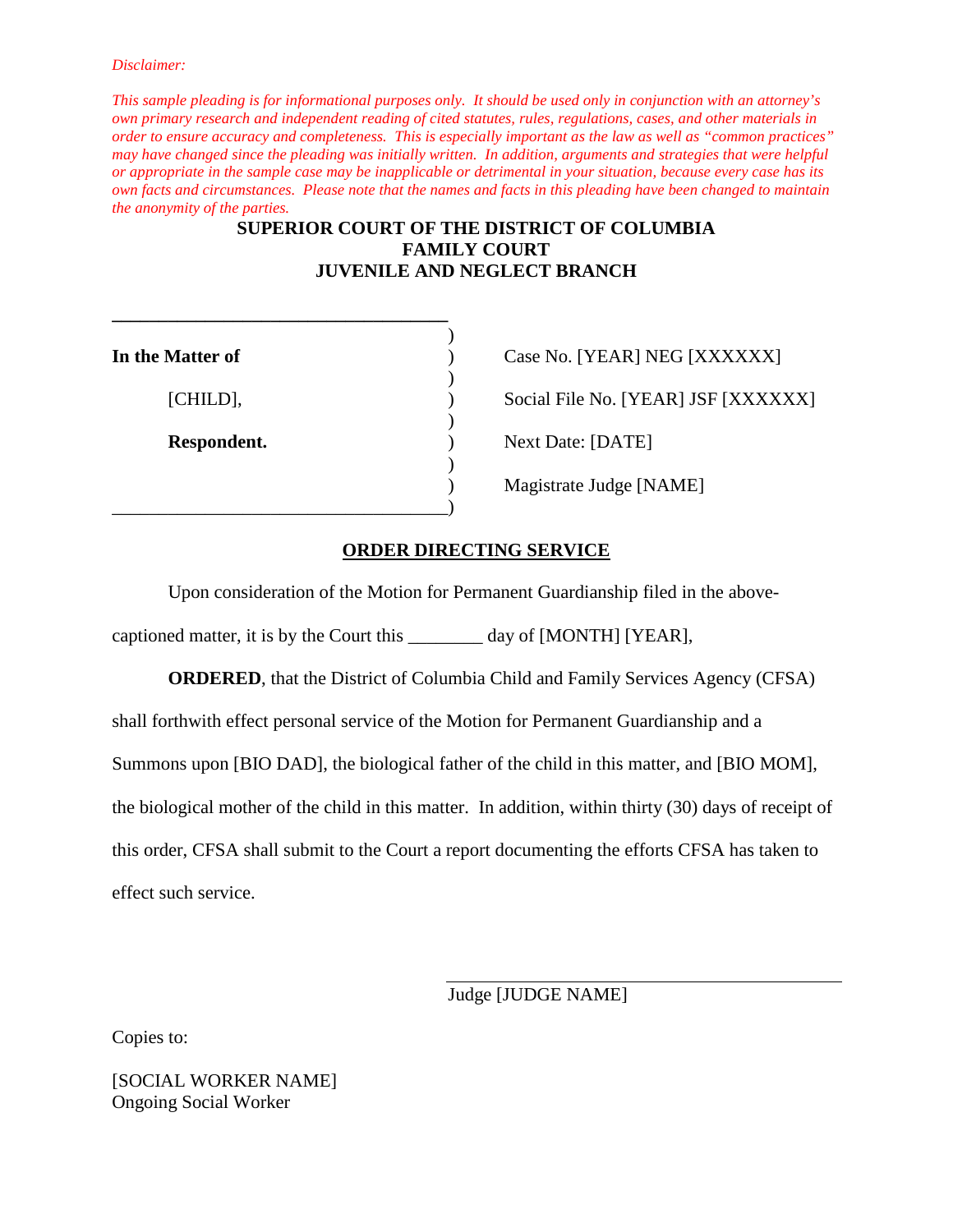Child and Family Services Agency 200 I Street S.E. Washington, D.C. 20003

[AAG NAME], Esq. Assistant Attorney General 200 I Street S.E. Washington, D.C. 20003

[GAL NAME], Esq. [ADDRESS] [PHONE/FAX] [EMAIL] Guardian *ad Litem*

[ATTY NAME], Esq. [ADDRESS] Counsel for Mother

[ATTY NAME], Esq. [ADDRESS] Counsel for Father

[ATTY NAME], Esq. [ADDRESS] Counsel for the Petitioners *r*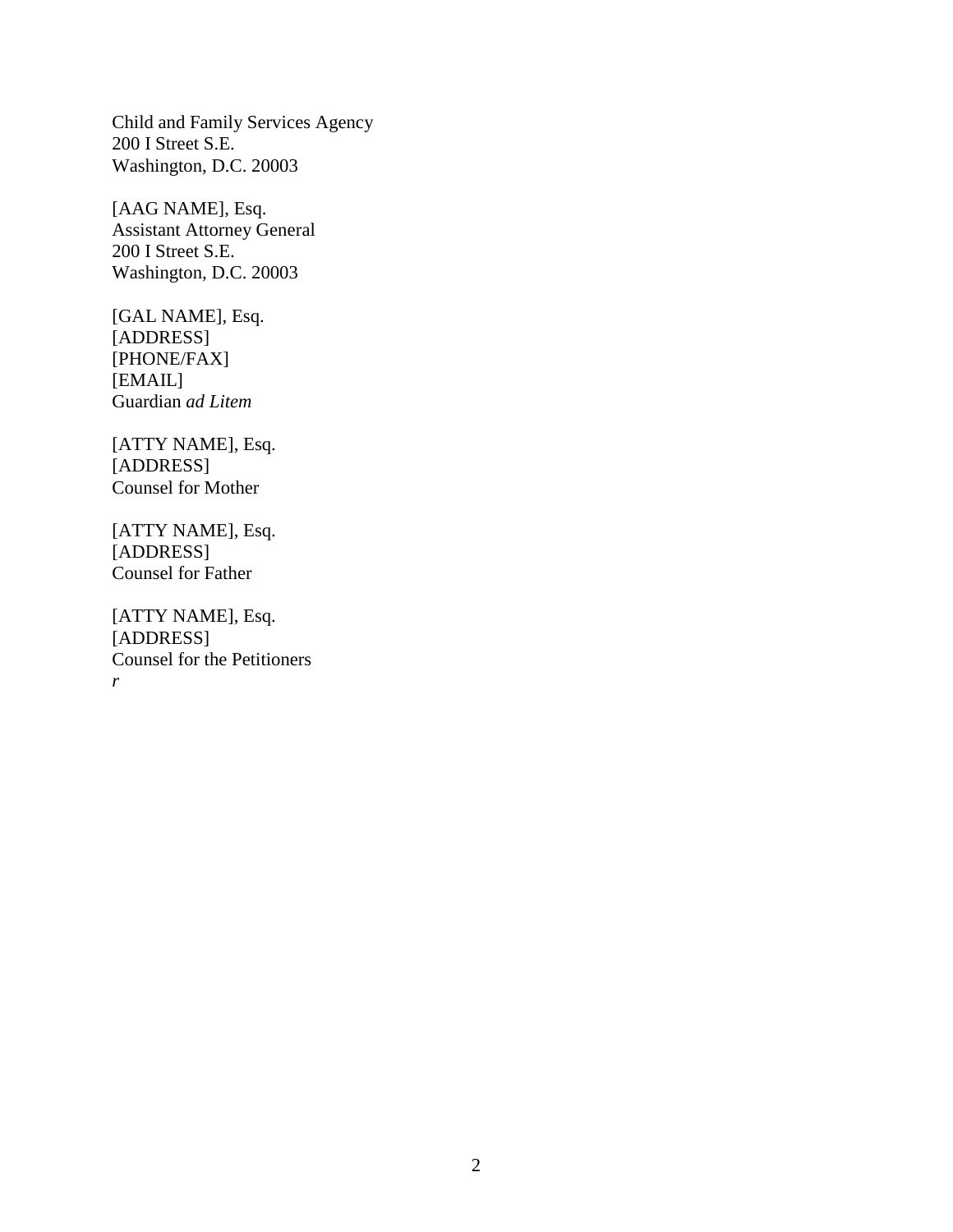### **SUPERIOR COURT OF THE DISTRICT OF COLUMBIA**

### **FAMILY COURT**

### **JUVENILE AND NEGLECT BRANCH**

| In the Matter of     | Case No. 20 NEG [number]                |
|----------------------|-----------------------------------------|
|                      | 20 GDN [number]                         |
|                      | 20 JSF [number]                         |
| [Child's full name], |                                         |
|                      |                                         |
| Respondent.          | [Judge/Magistrate Judge] [Judge's Name] |

### **CONSENT TO PERMANENT GUARDIANSHIP**

I, [Parent's full name], state to the Court as follows:

- 1. I am the biological [mother/father] of [Child's full name], who was born on [date].
- 2. The child is currently living with [his/her] [insert relationship, *e.g.,* maternal grandmother, paternal aunt, etc.], [Guardian's full name].
- 3. It is my desire that [Guardian's full name] be awarded permanent legal guardianship of [Child's full name].
- 4. I am over twenty-one (21) years of age and competent to execute this consent.
- 5. I am not under the influence of any drugs or medication or any physical or mental disability.
- 6. I give this consent voluntarily and of my own free will, without coercion or pressure.
- 7. I have reviewed this consent with my attorney.
- 8. I reserve my right to all reasonable visitation with [Child's full name], except as may be limited by the Court.

I, [Parent's full name], solemnly swear or affirm under criminal penalties for the making of a false statement that I have read the foregoing Consent to Permanent Guardianship and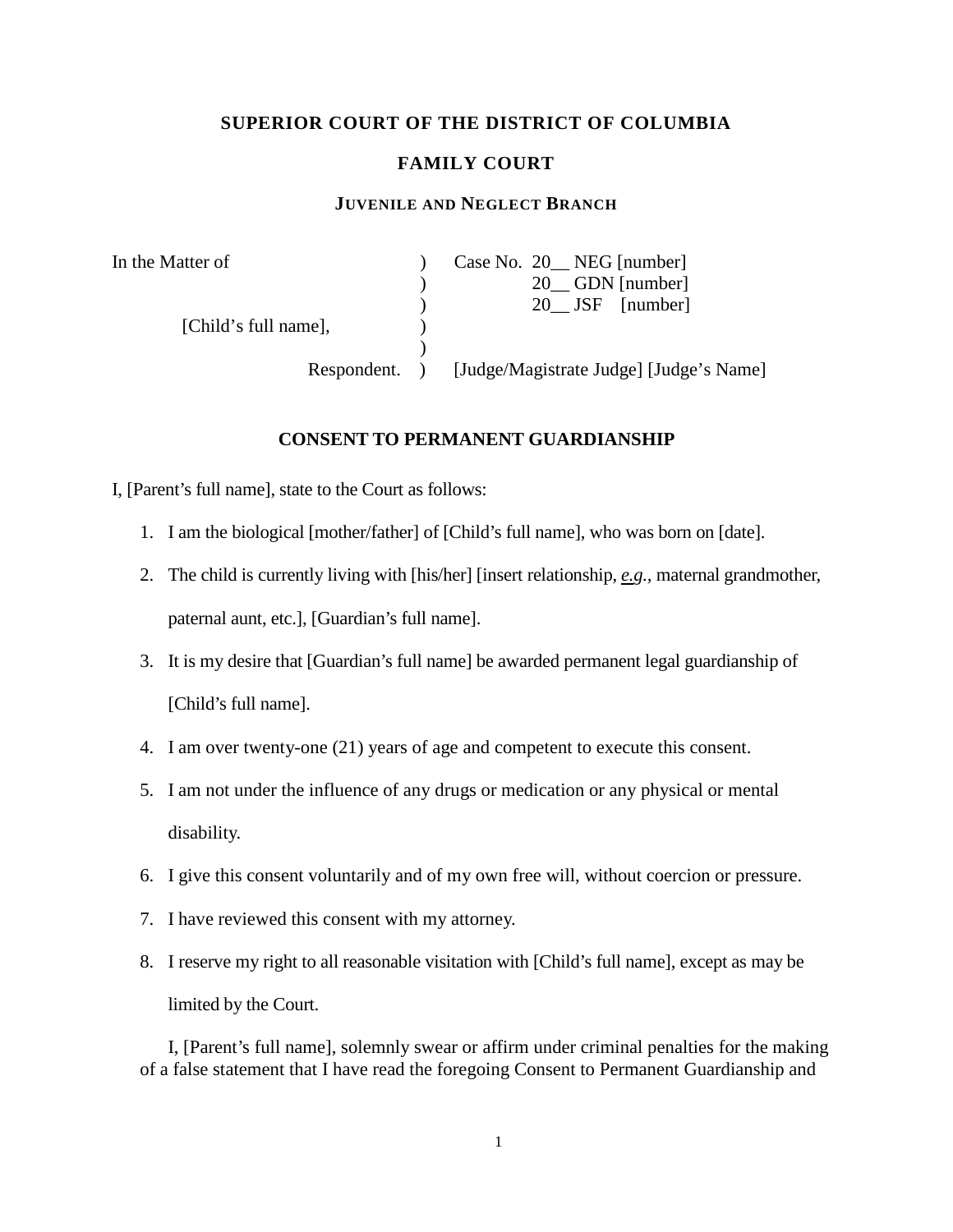that the factual statements made in it are true to the best of my personal knowledge, information, and belief.

\_\_\_\_\_\_\_\_\_\_\_\_\_\_\_\_\_\_\_\_\_\_\_ \_\_\_\_\_\_\_\_\_\_\_\_\_\_\_\_\_\_\_\_\_\_\_\_\_\_\_\_\_\_\_\_\_ Date [Parent's full name]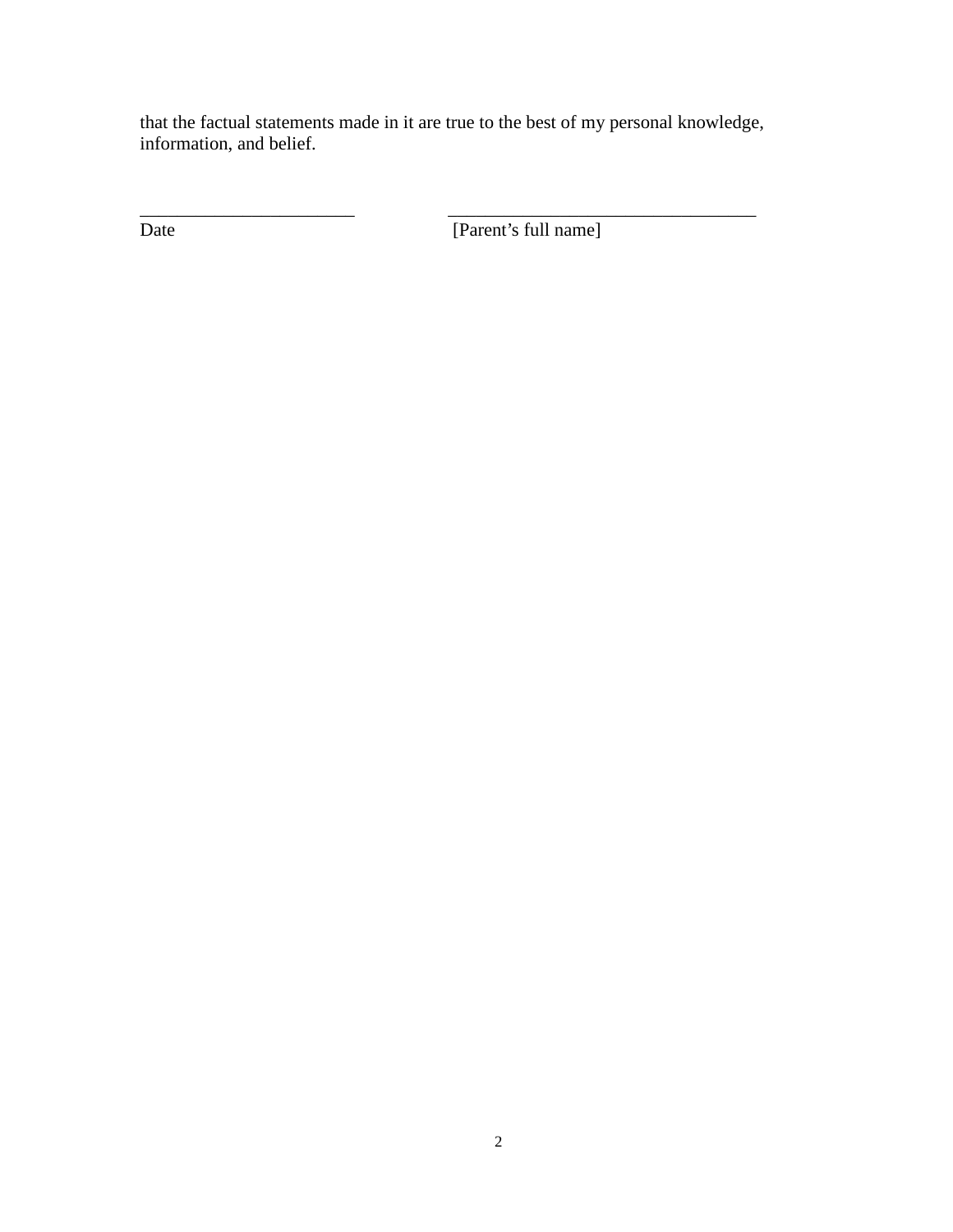*This sample pleading is for informational purposes only. It should be used only in conjunction with an attorney's own primary research and independent reading of cited statutes, rules, regulations, cases, and other materials in order to ensure accuracy and completeness. This is especially important as the law as well as "common practices" may have changed since the pleading was initially written. In addition, arguments and strategies that were helpful or appropriate in the sample case may be inapplicable or detrimental in your situation, because every case has its own facts and circumstances. Please note that the names and facts in this pleading have been changed to maintain the anonymity of the parties.*

#### **SUPERIOR COURT OF THE DISTRICT OF COLUMBIA FAMILY DIVISION JUVENILE AND NEGLECT BRANCH**

# FOR GUARDIANSHIP OF

\_\_\_\_\_\_\_\_\_\_\_\_\_\_\_\_\_\_\_\_\_\_\_\_\_\_\_\_\_\_\_\_\_\_\_\_\_\_\_\_\_\_\_

IN THE MATTER OF THE MOTION FOR **CASE NUMBER GDN** 

SOCIAL FILE NUMBER \_\_\_\_\_\_\_\_\_\_\_\_\_\_\_\_\_\_\_\_\_\_\_\_\_

#### **SUMMONS AND NOTICE OF MOTION FOR GUARDIANSHIP TO PARENT**

| mс<br>. . | __ |  |
|-----------|----|--|
|           |    |  |

#### **NAME OF PARTY TO BE SERVED**

#### $ADDRESS:$

#### **ADDRESS OF PARTY TO BE SERVED**

Your are hereby notified that a motion has been filed with the Superior Court of the District of Columbia, 500 Indiana Avenue, NW, Washington, D.C. 2001, to appoint \_\_\_\_\_\_\_\_\_\_\_\_\_\_\_\_\_\_\_\_\_\_\_\_\_\_\_\_\_\_\_\_\_\_\_\_\_\_\_\_\_\_\_\_\_\_\_\_\_\_ as the permanent

(Name of Proposed Guardian) guardian of \_\_\_\_\_\_\_\_\_\_\_\_\_\_\_\_\_\_\_\_\_\_\_\_\_\_\_\_\_\_\_\_\_\_\_\_\_\_\_\_\_\_\_\_, born \_\_\_\_\_\_\_\_\_\_\_\_\_\_. A Copy of the motion is enclosed. (Name of Child) (D.O.B.)

#### **Contact Your Lawyer**

This is an important matter that could change your legal rights and responsibilities concerning the child. You should contact your attorney for legal advice on this matter. Your attorney's name is \_\_\_\_\_\_\_\_\_\_\_\_\_\_\_\_\_\_\_\_\_\_\_\_\_\_\_\_\_\_\_\_\_\_\_\_\_\_\_\_\_\_\_. He/She can

(Attorney's Name)

be reached at

**(**Attorney's address and telephone number)

If you do not have a lawyer, you may ask the Court to appoint one to represent you by submitting the attached Request for Counsel form or by calling the Court's Counsel for Child Abuse and Neglect Programs at (202) 879-1304.

#### **If a Hearing is Scheduled, You Will Be Notified by Mail**

No action will be taken on this motion for permanent guardianship unless and until the Court has found that

\_\_\_\_\_\_\_\_\_\_\_\_\_\_\_\_\_\_\_\_\_\_\_\_\_\_\_\_\_\_\_\_\_\_\_\_\_\_\_\_\_\_\_\_\_\_\_\_\_\_\_\_\_\_\_\_, born \_\_\_\_\_\_\_\_\_\_ was neglected. If the Court finds, or has (Name of Child) (D.O.B.)

already determined, the child was neglected, the court will schedule a hearing on the motion for permanent guardianship. You will receive separate notice of the hearing date by mail. Contact your attorney to learn more about the hearing.

#### **If you Oppose the Guardianship, You Must Appear at the Hearing**

If you do not want  $\frac{1}{\sqrt{2}}$  to be the legal guardian of

(Name of Proposed Guardian)

\_\_\_\_\_\_\_\_\_\_\_\_\_\_\_\_\_\_\_\_\_\_\_\_\_\_\_\_\_\_\_\_\_\_\_\_\_\_\_\_\_\_\_\_\_\_\_\_\_\_\_\_\_\_\_\_\_\_, you must appear at the hearing. If you do not appear at the

(Name of Child)

hearing, the hearing may take place without you. You may file written opposition before the hearing with the Superior Court's Clerk of the Juvenile and Neglect Branch at 500 Indiana Avenue, NW, 4th Floor, Room 4310, Washington, D.C. 20001.